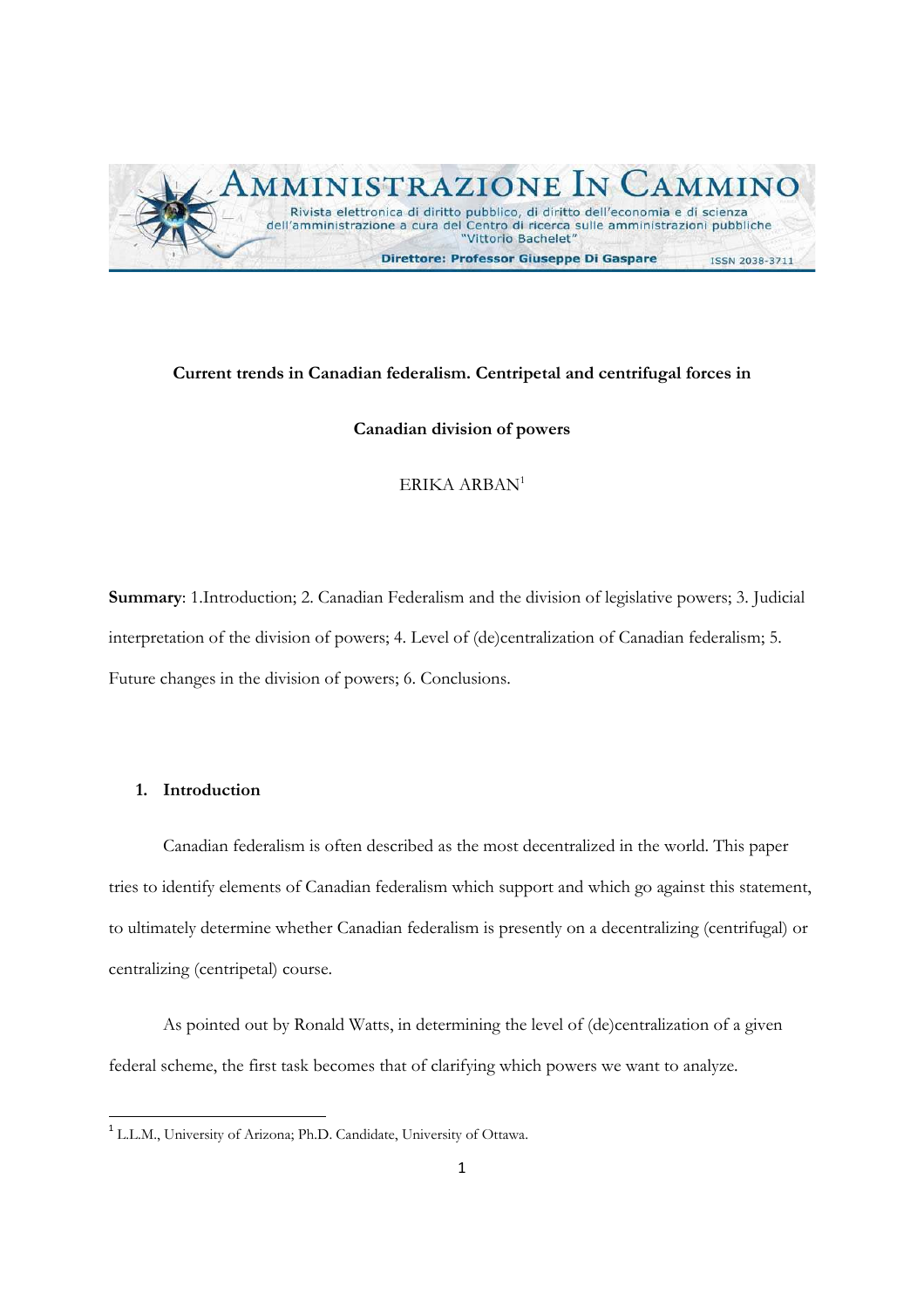Centralization or decentralization can refer both to the *legislative* powers assigned to each level of government (federal or provincial in Canada), or to the role played by the various components in federal decision making.<sup>2</sup> Also, we can analyze the level of (de)centralization by looking at the administrative bodies in a federal state and how federal institutions are more or less present locally. In this paper, however, I will focus only on the level of (de)centralization in the distribution of legislatives powers between federal Parliament and provincial legislatures in Canada as stemming from the Canadian Constitution and as shaped by the decisions of the Privy Council (hereinafter, "P.C.") and the Supreme Court of Canada (hereinafter, "SCC").

It is true that Canadian federalism is often defined as one of the most decentralized in the world. But in order to explore the real extent of this allegation, it is necessary to look beyond the content of the Canadian Constitution. Sections 91 and 92 of the *Constitution Act, 1867* list the legislative powers that the Founding Fathers assigned to the federal and the provincial legislatures respectively. But a mere reading of these provisions does not help to fully understand how legislative powers are distributed in Canada. We also need to turn to the interpretation of these provisions rendered by constitutional judges (both the P.C. and the SCC) over the time. Canadian federalism (or the interpretation given by judges to it) has gone through various stages, shifting its course from the federal to the provincial side and *vice versa* depending on the specific historical, economic, and political setting. If judges of the P.C. in the 1920s were unanimously in favour of granting more power to provincial legislatures, thus pushing back federal legislative intervention, in the 1970s (especially when Bora Laskin was Chief Justice of the SCC) there was a shift back to the center. At this time, we witnessed two clearly antonymic positions: that in favour of federal government assumed by Laskin C.J. (an Ontarian Jewish) and that in favour of provincial power embodied by Beetz, J. (a Franco-Quebecer Catholic). The most recent trend of the SCC, however, seems to have

<sup>2</sup> Ronald L. Watts, *Comparaison des régimes fédéraux,* 2nd edition, Montreal and Kingston, 2002, p. 73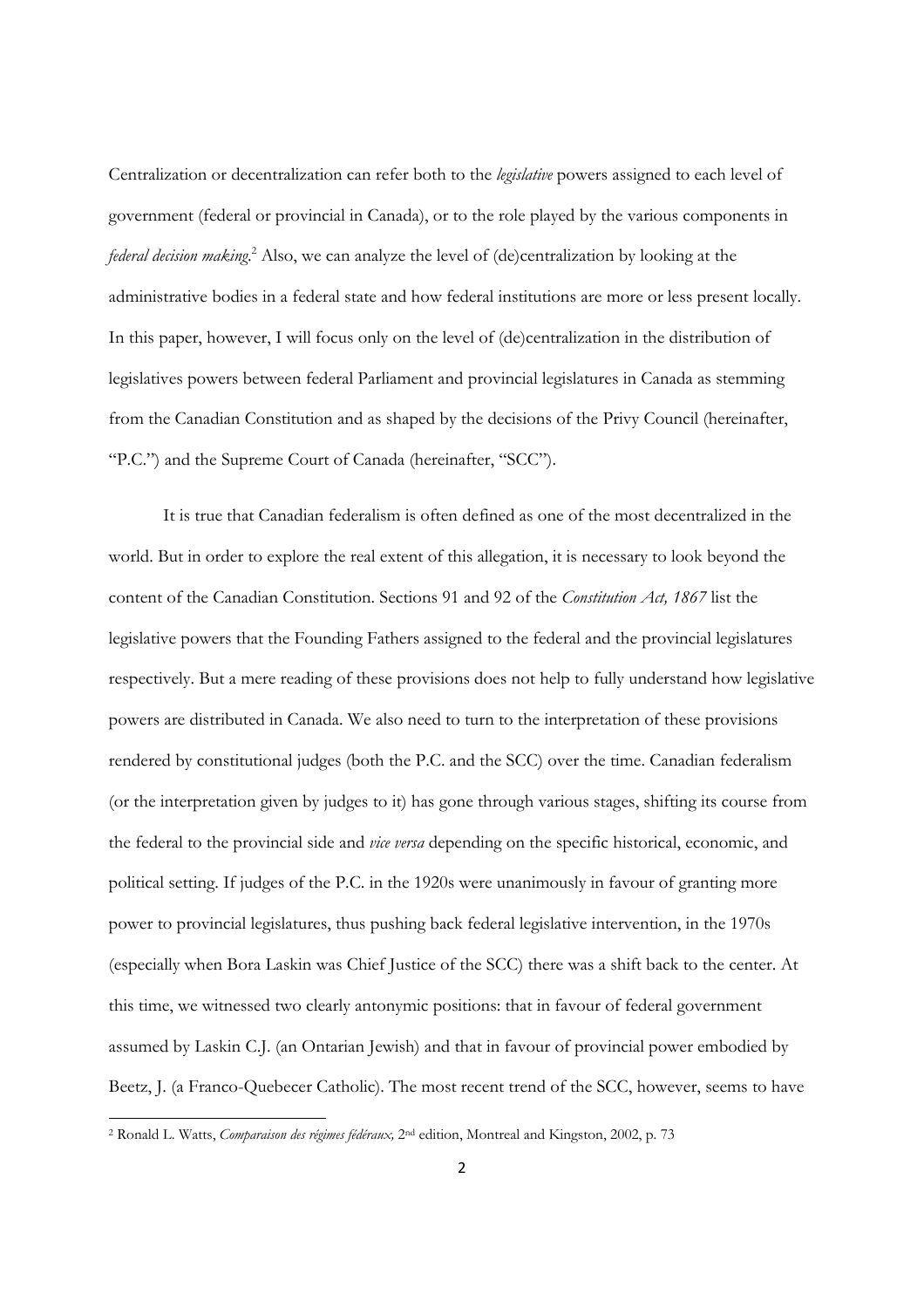slightly departed from this dualism in an attempt to keep a delicate balance between the two legislative poles.

My analysis will start with an overview of Canadian federalism and the division of powers as contained in the *Constitution Act, 1867*. I will then identify some of the most relevant federal and provincial "head of powers" and show how the judicial decisions of the courts have contributed to shape the Canadian separation of powers from that of "watertight compartments" of the 1920s to a more flexible trend, where courts allow (at certain conditions) one power to "invade" the sphere of competences of the other. I will point out how some federal powers (specifically, the federal spending power and the residual powers) are extremely controversial because of their broad scope, and this have brought provinces to call for a restriction of these powers that would otherwise grant the federal almost unlimited legislative jurisdiction. Next, I will explain the doctrines elaborated by the courts to interpret constitutional provisions (specifically, the doctrines of pith and substance, federal paramountcy, and interjurisdictional immunity). In my conclusion, I will argue that Canadian federalism is probably in a centrifugal course. Indeed, many elements can be used to confirm the point: the interpretative doctrines used by the courts work as a restraint to the otherwise very broad federal jurisdiction; also, the current trend of the SCC in deciding cases appears to be quite neutral if compared to the previous positions in favour of one level of government or the other which characterized past decisions; if nothing else, a quite diffuse acknowledgement on the part of Ottawa that not only Quebec but also western provinces are particularly sensible to how legislative powers are interpreted.

However, the above elements are not enough. Canadian federalism appears particularly interesting (as well as controversial) because of this continuous struggle that courts and governments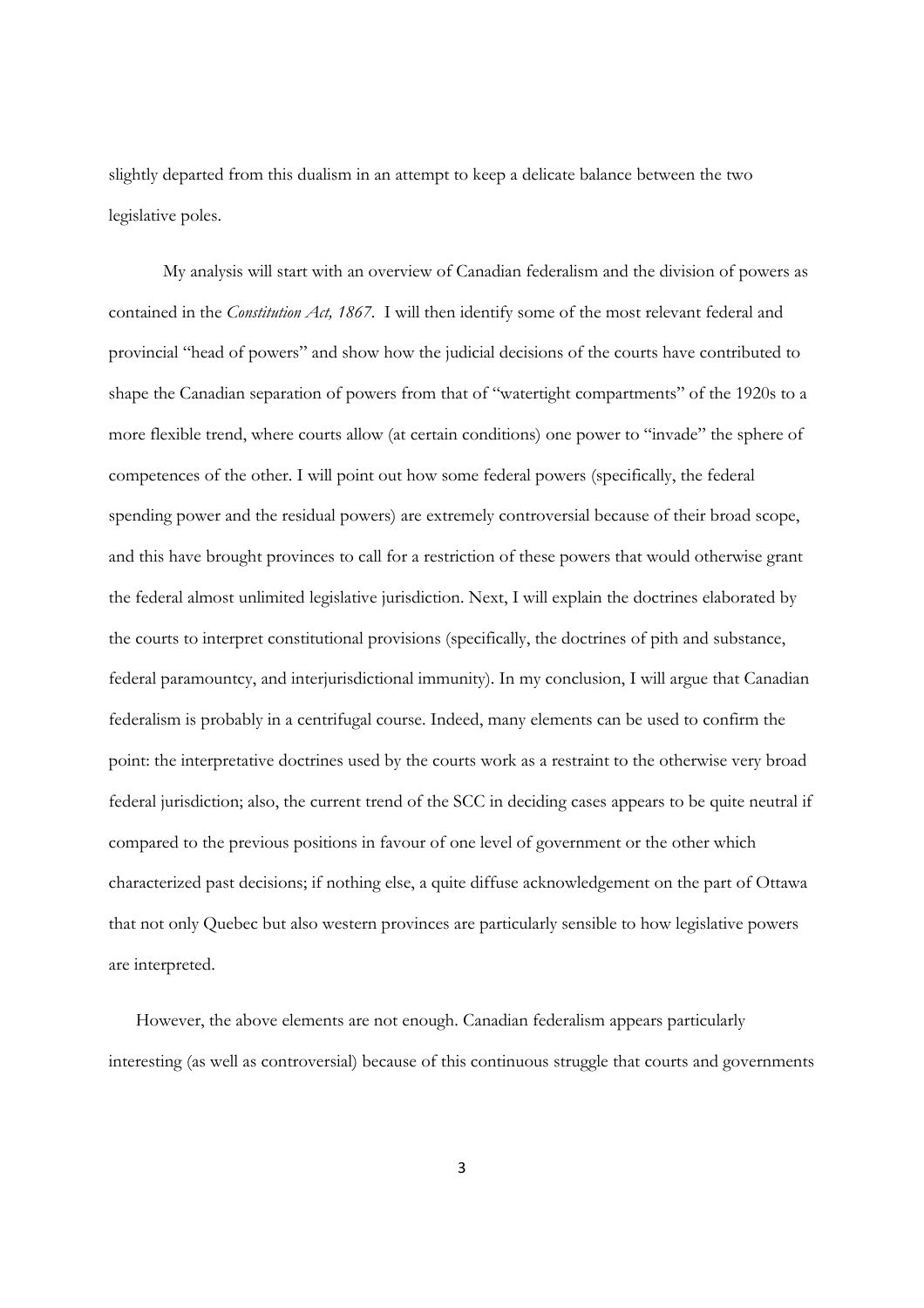alike are constantly facing in trying to keep some balance in the delicate equilibrium between federal and provincial jurisdictions.

# **2. Canadian Federalism and the division of legislative powers**

Canadian federalism was the legal response to the underlying political and cultural realities that existed at Confederation and continue to exist today. The federal-provincial division of powers was the legal recognition of this diversity. It helped to accommodate diversity by granting significant powers to provincial governments. As such, federalism was the political mechanism by which diversity could be reconciled with unity.<sup>3</sup>

Federalism has been identified by the SCC as one of the unwritten principles of Canadian constitutional system, along with democracy, constitutionalism and the rule of law, and protection of minorities.<sup>4</sup>

The Canadian Constitution defines the types of laws that may be enacted by the federal parliament and those that may be enacted by the provinces.<sup>5</sup> The basic division of powers is contained in sections 91 and 92 of the *Constitution Act, 1867*, which is the primary textual expression of the principle of federalism in Canadian Constitution agreed upon at Confederation.<sup>6</sup>

Some of the most important powers assigned by s. 91 to the federal Parliament have economic nature: public debt and property; trade and commerce; transportation and communication; direct and indirect taxation; banking. Also, federal parliament was granted legislative powers over marriage and divorce; criminal law, as well as the power to make laws for the peace,

<sup>3</sup> *Reference re Secession of Quebec,* [1998], 2 S.C.R. 217, §43 <sup>4</sup> *Secession reference,* cit., §55

<sup>5</sup> Peter Hogg, *Constitutional Law of Canada,* Toronto, 2009 (student edition) § 15(1) 6 *Secession reference,* cit., §47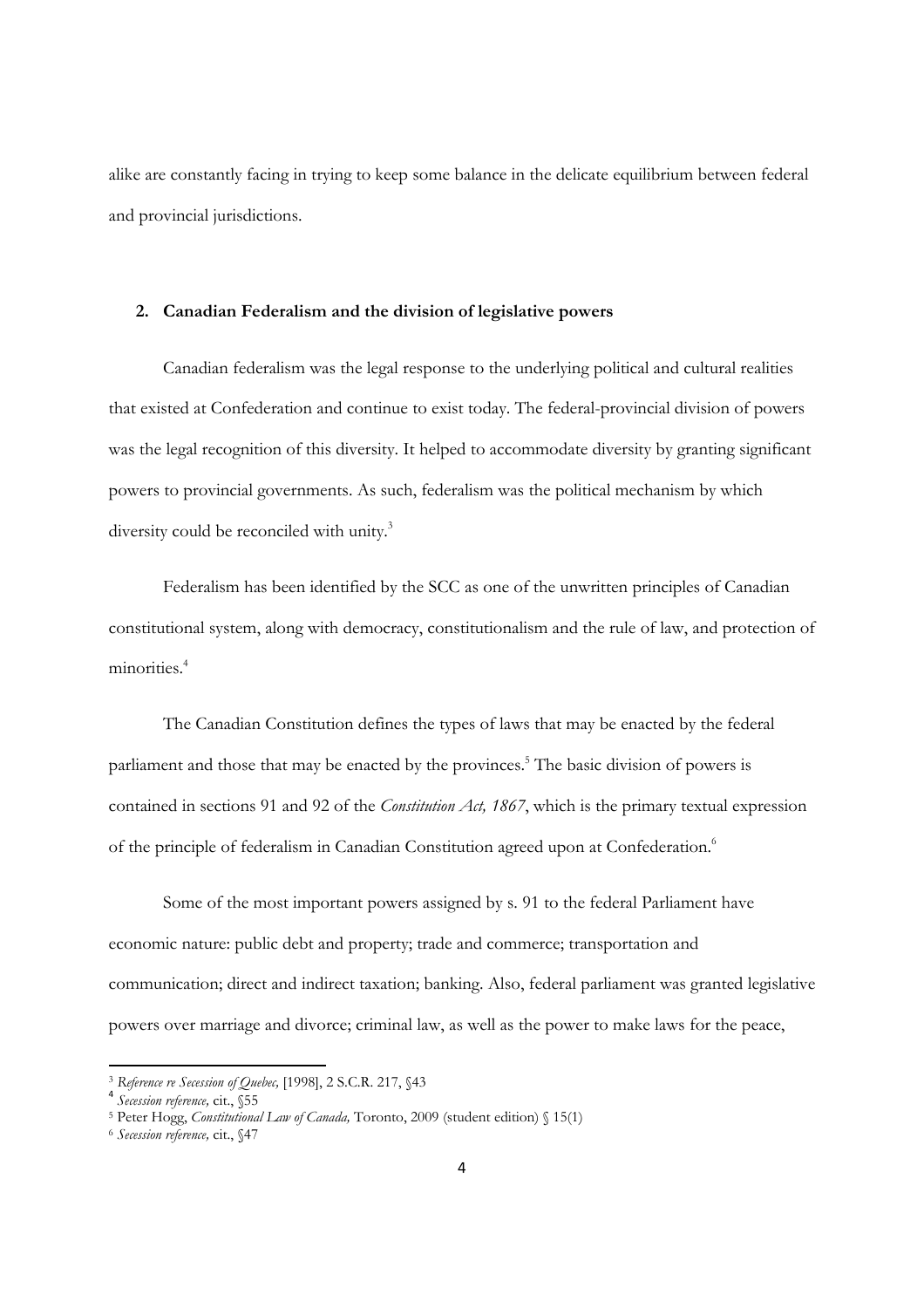order, and good government of Canada (i.e. "p.o.g.g." powers). Conversely, provinces retained legislative powers over direct taxation within the provinces; incorporation of companies with provincial objects; property and civil rights in the province; all matters of local and private nature in the province; and local works and undertakings, among others. Also, provinces have exclusive jurisdiction over education. Agriculture and immigration, on the other side, are subject matters of shared jurisdiction between federal and provincial legislatures. By judicial interpretation, environment is also considered a subject matter of shared jurisdiction.<sup>7</sup>

Although it did not bring significant changes to the federal-provincial division of powers as described above, the *Constitution Act, 1982* introduced the constitutional amending formula (contained in ss. 38-49, or Part V) that was missing in the *Constitution Act, 1867*. S. 38(3) of the *Constitution Act, 1982*, provides that provinces can opt out of a constitutional amendment that derogates from that province's powers, rights or privileges, and that is unacceptable to them.<sup>8</sup> Also, s. 40 of the 1982 Constitution imposes upon the federal government an obligation to compensate any province that has opted out of an amendment transferring provincial legislative powers on education and other cultural matters from the provincial legislatures to the federal Parliament. I will now proceed with the analysis of some of the most controversial federal and provincial powers.

# **a. The general power: laws for the peace, order, and good government**

S. 91 of the *Constitution Act, 1867*, reserves to the federal government the power to "...make laws for the Peace, Order, and good Government of Canada, in relation to all Matters not coming within the Classes of Subjects by this Act assigned exclusively to the Legislatures of the Provinces...". These powers are commonly referred to as "residuary powers" and are also known as

<sup>7</sup> See *114957 Canada Ltd. (Spraytech) v. Hudson* [2001], 2 S.C.R. 241. 8 Hogg, *Constitutional Law,* cit., §4(3)(d)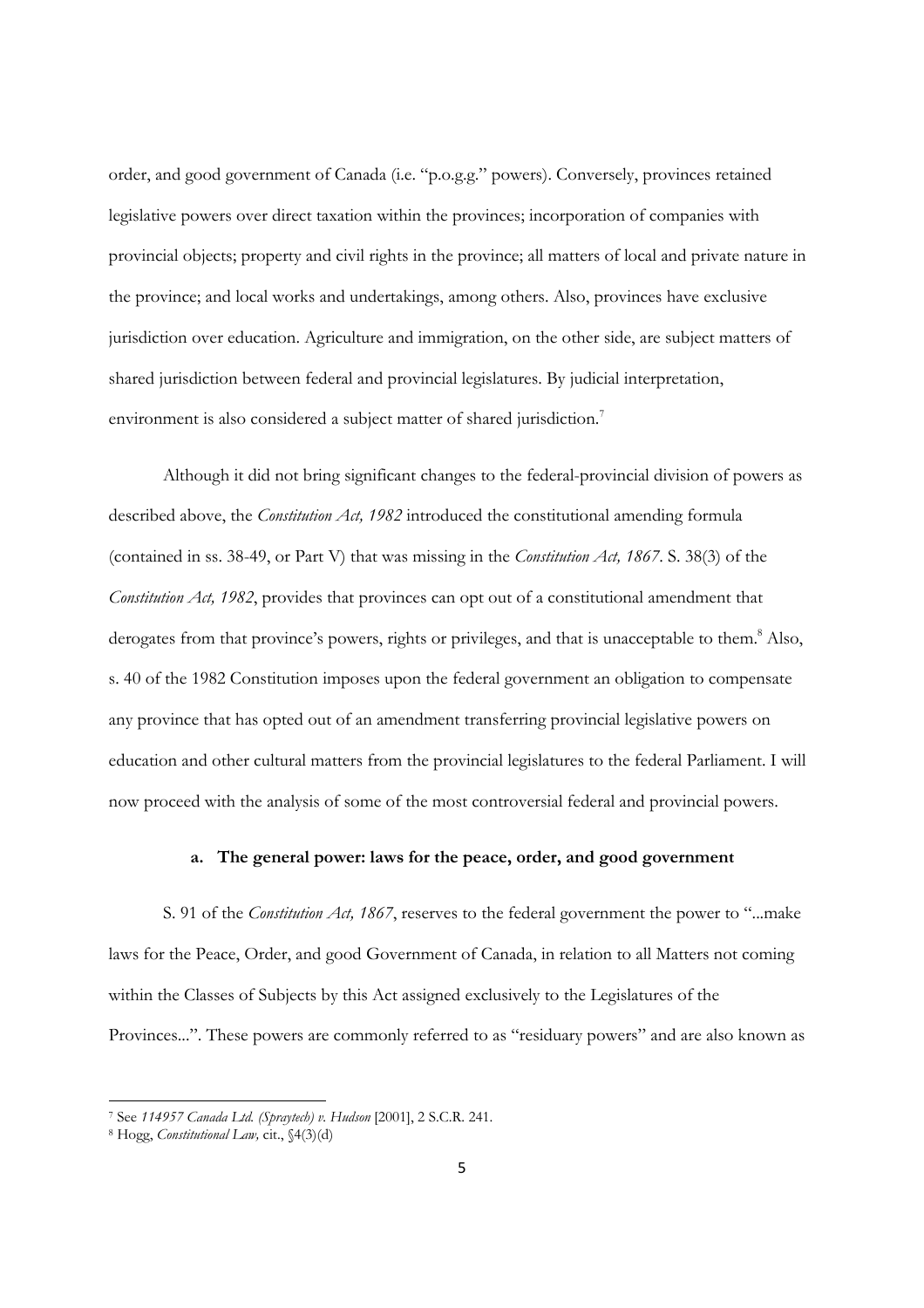"p.o.g.g." powers. Along with the federal spending power, the p.o.g.g. power is one of the most controversial in the balance between federal and provincial jurisdiction.

During the 1920s, the P.C. used to construe the p.o.g.g. powers in a very limited way, consistently with the trend that valorized provincial powers and pushed back federal intervention.<sup>9</sup> The initial rigidity in the interpretation of section 91 was later relaxed, especially in the 1960s and 1970s, when the SCC in the *Anti-Inflation Act* outlined the new test for p.o.g.g. powers.10 This decision is very interesting also because it shows the tensions within the SCC between Laskin C.J. (who favoured further extension of the p.o.g.g. powers) and Beetz C.J. (who thought that, by loosening too much the p.o.g.g. powers, there was a risk that the federal government would invade areas of provincial competence). In distinguishing between the "emergency" and the "national interest" branches of s.91, Beetz J. concluded that Parliament cannot enter the normally forbidden area of provincial jurisdiction unless it gives an unmistakable signal that it is acting pursuant to its extraordinary power."<sup>11</sup>

A quite widely shared opinion is that the residuary nature of the p.o.g.g. powers has been construed as part of a design to create a stronger central government in Canada.12 Certain provinces (especially Quebec and the Western provinces) are pushing towards a revision of this federal residuary power which they believe is too broad and limits too much the legislative power of the provinces. This is also because p.o.g.g. powers can be used by the federal government to

<sup>9</sup> Residuary powers could be used by the federal government only in case of war (*Fort Frances,* 1923) or highly exceptional or abnormal circumstances (*Board of Commerce* and *Snider*). The P.C. also rejected the use of residuary power to justify obligations arising under treaties entered by Canada (the "treaty making" power). See Hogg, *Constitutional Law,* cit., §17-2. See also *Attorney General for Canada v. Attorney General for Ontario* (Labor Conventions Case) [1937], AC 326. Concerning the so called treaty-making powers, the current rule is that the federal Parliament signs an international treaty. If the subject matter of the treaty falls within provincial jurisdiction, provincial legislatures will enact a statute accordingly. Otherwise, if it is a federal matter, the federal Parliament will issue an act.

<sup>&</sup>lt;sup>9</sup> See Re *Anti-Inflation Act*, [1976], 2 S.C.R. 373<br><sup>10</sup> See Re *Anti-Inflation Act*, cit.<br><sup>11</sup> *Anti-Inflation Act*, cit. (Beetz J., dissenting)<br><sup>12</sup> Hogg, *Constitutional Law*, cit., § 17.1. This is in open contrast wi Constitution, which reserves all residuary powers to the States.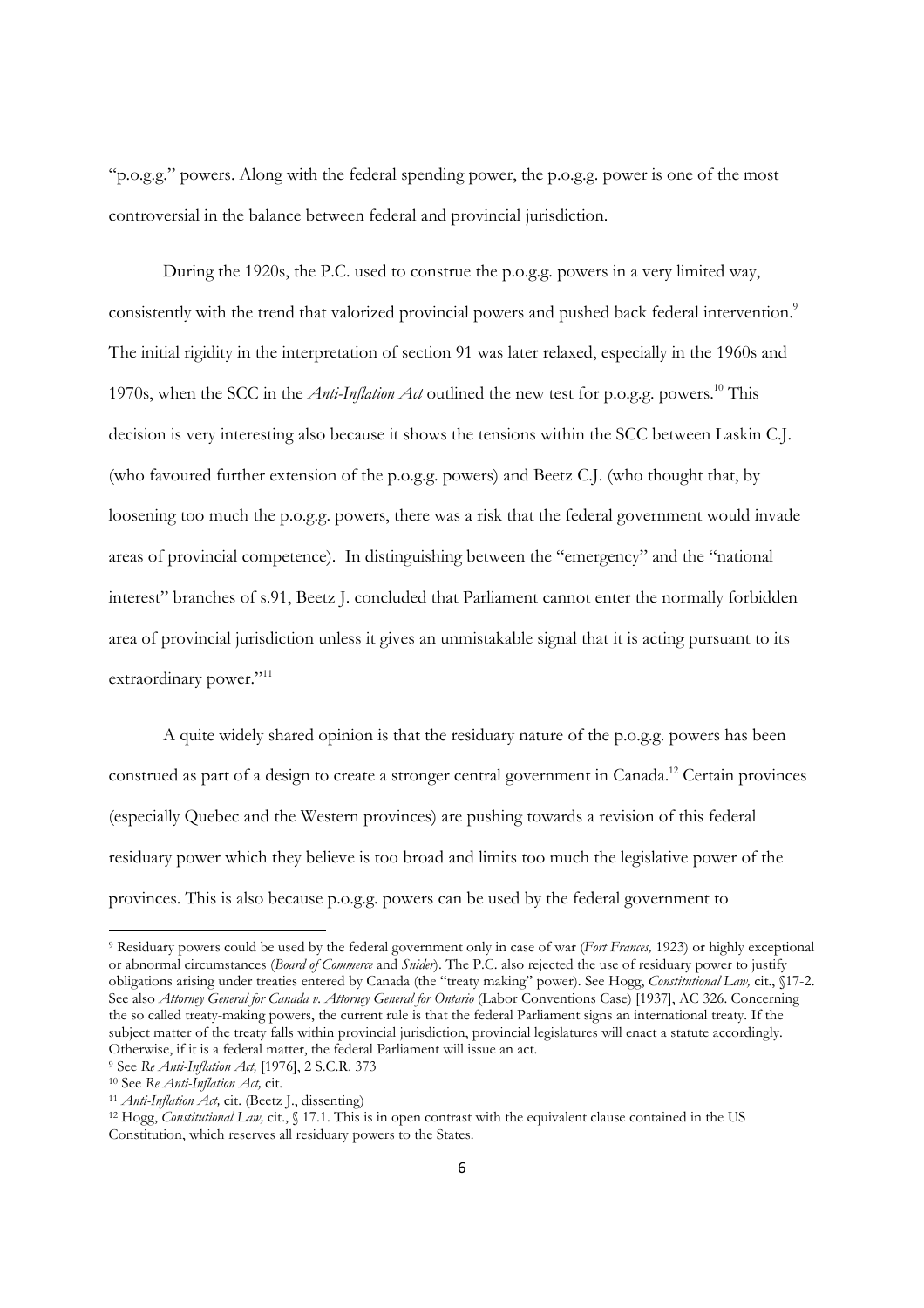constitutionally justify legislative intervention in areas of traditional provincial jurisdiction like health.

#### **b. Trade and commerce**

S. 91(2) of the Constitution Act, 1867 confers upon the federal Parliament the power to regulate trade and commerce. Again, the wording chosen for this head of power seems to be quite broad, thus suggesting an intention to centralize as much as possible this legislative authority, but subsequent interpretations by the P.C. and by the SCC have provided new dimensions to it.<sup>13</sup>

Since the P.C. decision in *Parsons*, the federal trade and commerce power has been construed as confined to (i) inter-provincial and international trade, and (ii) "general" trade and commerce, whereas intra-provincial trade and commerce power falls under provincial power over property and civil rights of section  $92(13).$ <sup>14</sup>

In the 1970s, the federal power over trade and commerce was extended by the SCC. Traditionally in favour of a stronger central government, Laskin C.J. did not want to "attenuate the federal trade and commerce power any further than has already been manifested in judicial decisions by denying Parliament authority to address itself to uniform prescriptions for the manufacture of food, drugs, cosmetics, therapeutic devices in the way, in the case of beer, of standards for its production and distribution according to various alcoholic strengths under labels appropriate to the governing regulations."15

<sup>13</sup> See Hogg, *Constitutional Law,* cit., § 20-1. The provisions contained in s. 91(2) should be read in relation to s. 121 (the "common market" clause), which mandates the free circulation among provinces of all articles of growth, produce, or manufacture.

<sup>14</sup> See *Citizens Insurance Co. of Canada v. Parsons* (1881), 7 App. Cas 96. See also Hogg, *Constitutional Law,* cit¸ § 20-1. The second branch of this power is however weak. With a few exceptions, the federal Parliament has always lost when this argument has been invoked as constitutional anchoring for a given legislation. See *General Motors of Canada Ltd. v. City National Leasing* [1989], 1 S.C.R. 641.<br><sup>15</sup> See *Labatt Brewing Co. v. Canada* [1980] 1 S.C.R. 914. See also *Caloil Inc. v. Canada (Attorney General)*, [1971] S.C.R. 543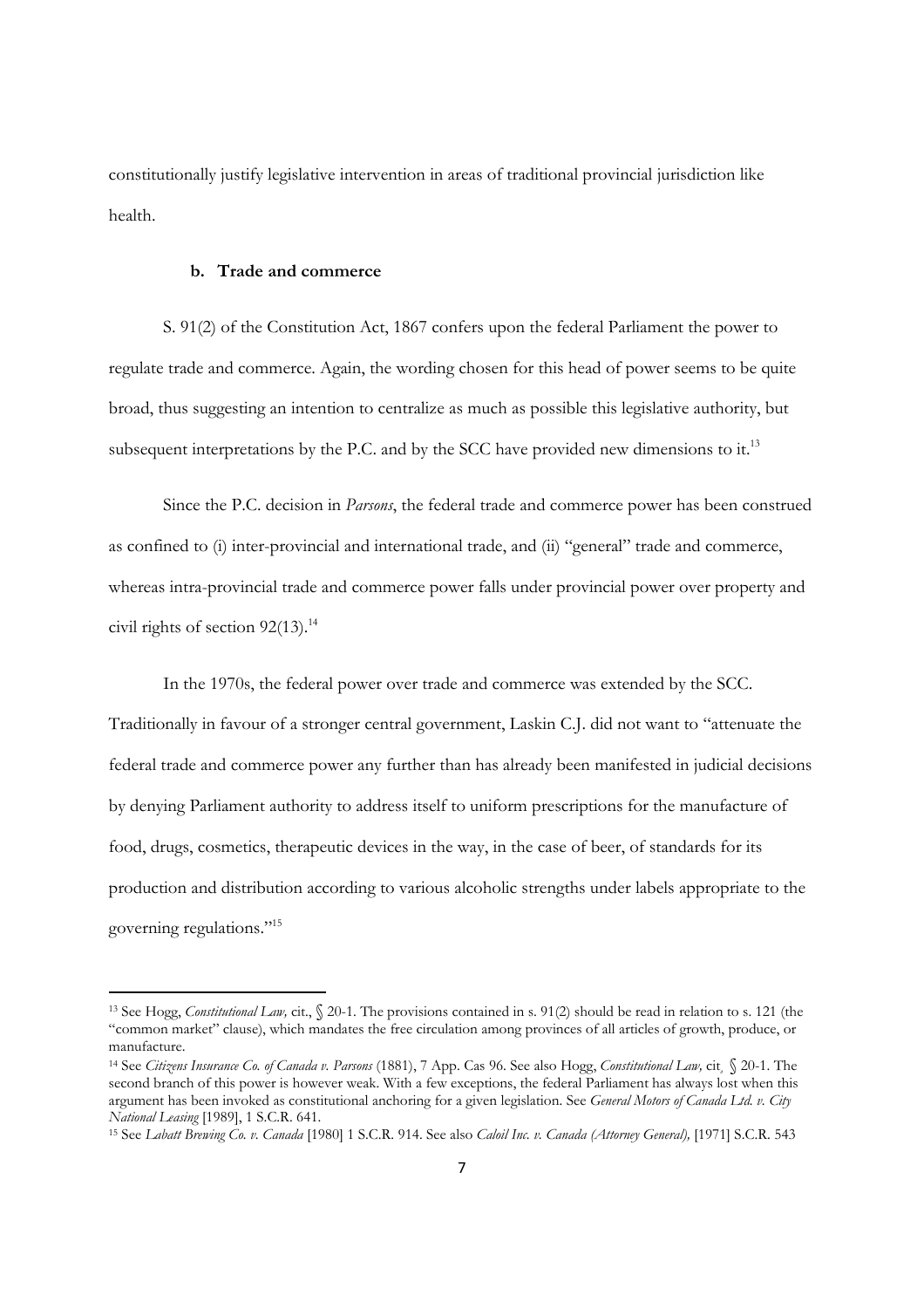#### **c. Provincial jurisdiction over property and civil rights**

S. 92(13) of the *Constitution Act, 1867* reserves to the provinces exclusive jurisdiction over property and civil rights in the province. This is one of the most important provincial powers and it is sometimes construed as concurring with federal power over trade and commerce (s. 91(2)).

The scope of s. 92(13) was clarified for the first time by the P.C. as embracing all rights arising from contracts, and such rights are not included in express terms in any of the enumerated classes of subjects in s.  $91<sup>16</sup>$  At a time when the P.C. was attempting to expand provincial jurisdiction, *Parsons* set the standard whereby all day-to-day regulations of business are provincial (unless they relate to banks or inter-provincial companies).

S. 92(13) grants provinces very large powers. However these powers, although quite broad, are limited by the fact that provincial jurisdiction cannot extend beyond provincial borders.<sup>17</sup>

# **d. Federal spending power**

Although it is neither defined nor specifically provided for in any head of power of ss. 91 and 92 of the *Constitution Act, 1867,* the federal spending power is described as the power of Parliament to make payments to people or institutions or governments for purposes on which it does not necessarily have the power to legislate (P.E. Trudeau, 1969). Its constitutional basis is identified in the following provisions of the *Constitution Act, 1867*: s.91 (federal power to make laws for the peace, order and good government of Canada); s.91(1A)(federal power to regulate public debt and property); s.91(3)(federal taxation power); s.106 (power to appropriate federal funds); ss.119 and 120 (federal payments to New Brunswick and Nova Scotia). Also, the federal spending

<sup>&</sup>lt;sup>16</sup> See Citizens Insurance v. Parsons, cit.

<sup>16</sup> See *Citizens Insurance v. Parsons,* cit. 17 See *Churchill Falls (Labrador) Corp. Ltd. v. AG Newfoundland*, [1984] 1 S.C.R. 297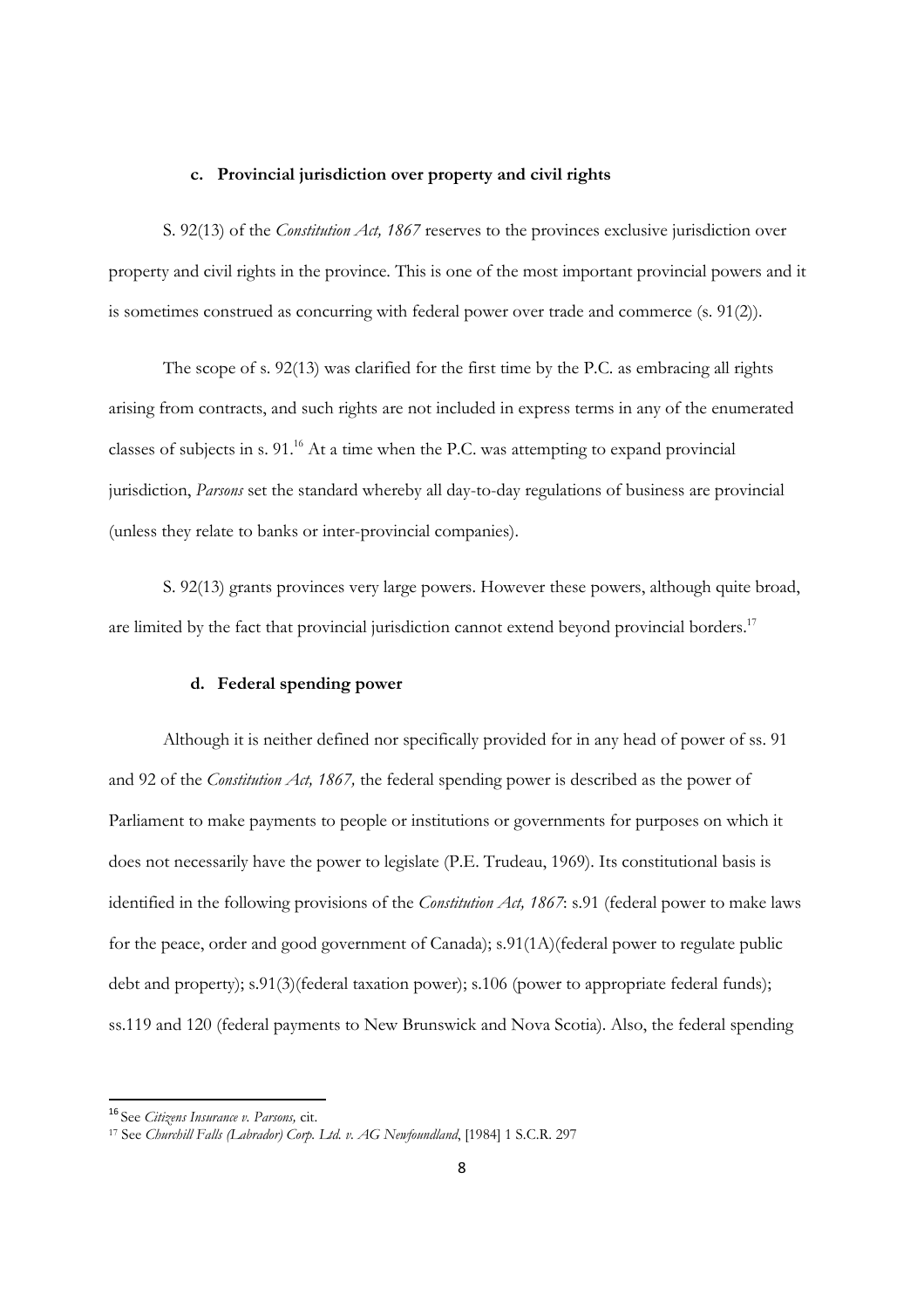power can find a constitutional basis on s.36 of the *Constitutional Act, 1982* (federal power to make equalization payments), as well as on the decisions of the SCC.

Presently, the SCC recognizes the federal spending power in spite of these risks of intrusions into provincial legislative areas. However, at the time of the P.C. and of the "watertight compartments" idea, judges interpreted this power quite limitedly.18 Yet, the much decentralized position of the P.C. was progressively abandoned, and in *Winterhaven* the Alberta Court of Appeals recognized that Parliament has the authority to legislate in relation to its own debt and property, and is entitled to spend the money raised through taxation in a chosen way. Also, it can impose conditions on that power, as long as the conditions do not amount in fact to a regulation or control of a matter outside federal authority.19

In the *CAP Reference,* the SCC clarified that the spending power is not a separate head of judicial review, and if a statute is neither *ultra vires* nor contrary to the Canadian Charter of Rights and Freedoms, the courts have no jurisdiction to supervise the exercise of this legislative power.<sup>20</sup> The response given by the SCC in this case shows that, when it comes to the federal spending power, political issues are often entrenched with more legal ones. Recent decisions of the Appellate Courts and the SCC have showed a certain consistency with the principles explained above.<sup>21</sup>

Because of the possibility of potential intrusions by the federal Parliament into provincial authority, the federal spending power remains one of the most controversial areas of federal

 18 Hogg, *Constitutional Law,* § 5.3(c)

<sup>19</sup> See *Winterhaven Stables Ltd. v. Attorney General of Canada,* [1988], 53 D.L.R. (4th) 413. The issue in the case concerned the constitutional validity of a federal Income Tax Act and other spending statutes which were held *intra vires* the federal parliament as being direct taxation within a province. The AB Court of Appeals upheld the statutes on the basis of s. 91(1A) and concluded that, even if a statute affects matters of provincial competence, it does not amount to legislation in relation to it.<br><sup>20</sup> See Reference Re Canada Assistance Plan (B.C.) [1991] 2 S.C.R. 525, at 85

<sup>&</sup>lt;sup>21</sup> See *Syndicat national des employes de l'aluminium d'Arvida v. Canada (A.G.)*, [2006] Q.J. no 12562. Here, the QC Court of Appeals confirmed that Parliament can intervene in a provincial field of jurisdiction through its spending power as long as the intervention is not an attempt to regulate the field.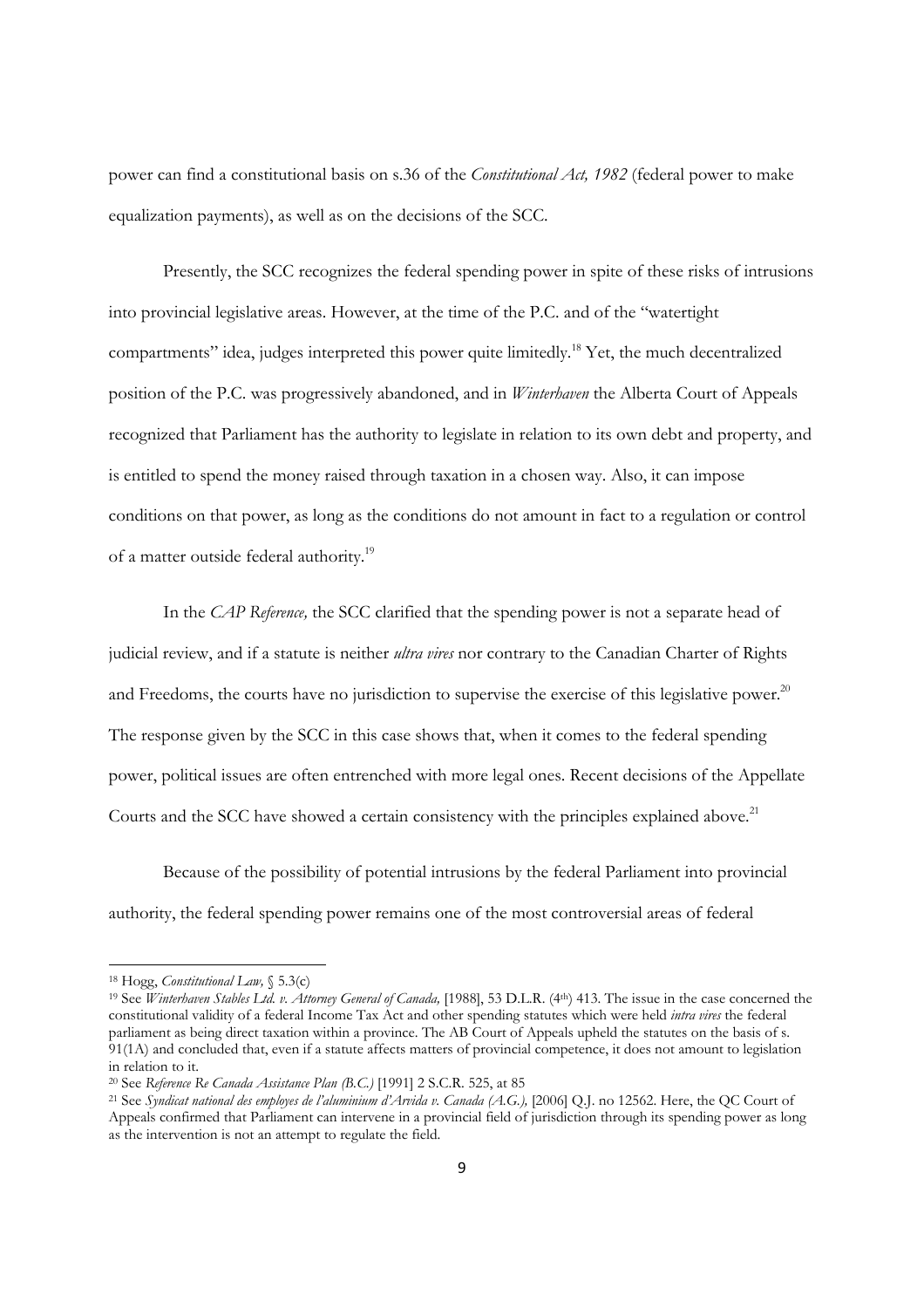jurisdiction. In the 1980s, when Premier Bourassa of Quebec was seeking reconciliation with Canada (at a time when relationship between Ottawa and Quebec were particularly tense), he announced that, in order for Quebec to accept the Constitution Act, 1982, one of the conditions was the limitation of the federal spending power.<sup>22</sup> Also, the Meech Lake Accord contained a provision that would have required the Government of Canada to provide reasonable compensation to provinces choosing not to participate in a national shared-cost program established by the federal government in areas of exclusive provincial jurisdiction, if the provinces carry on a program compatible with the national objectives.23 The Charlottetown Accord would have contained a provision identical to that in the Meech Lake Accord, and would have left untouched the commitments of Canada set out in s. 36 of the *Constitution Act, 1982* (equalization and regional disparities).<sup>24</sup>

Despite the failure of both Meech and Charlottetown, the Government of Canada seems to be conscious of the complaints coming from provinces claiming that this federal spending power is too broad. In the 2010 Speech from the Throne, the Government affirmed that it will continue to respect provincial jurisdiction and restrict the use of the federal spending power.

# **e. Health**

Health is another delicate issue in terms of division of powers. The *Constitutional Act 1867*  does not contain a clearly defined jurisdiction, although traditionally health has been considered a subject falling within the legislative powers of the provinces.<sup>25</sup>

S. 92(7) of the *Constitution Act, 1867* reserves to the provinces the power to regulate the establishment, maintenance, and management of hospitals, asylums, charities, and eleemosynary

<sup>&</sup>lt;sup>22</sup> Hogg, *Constitutional Law*, cit., par. 4(1)(c)<br><sup>23</sup> See s. 7 of Meech Lake Accord

<sup>24</sup> See s. 16 of Charlottetown Accord

<sup>25</sup> See *Schneider v. British Columbia*, [1982] 2 S.C.R. 112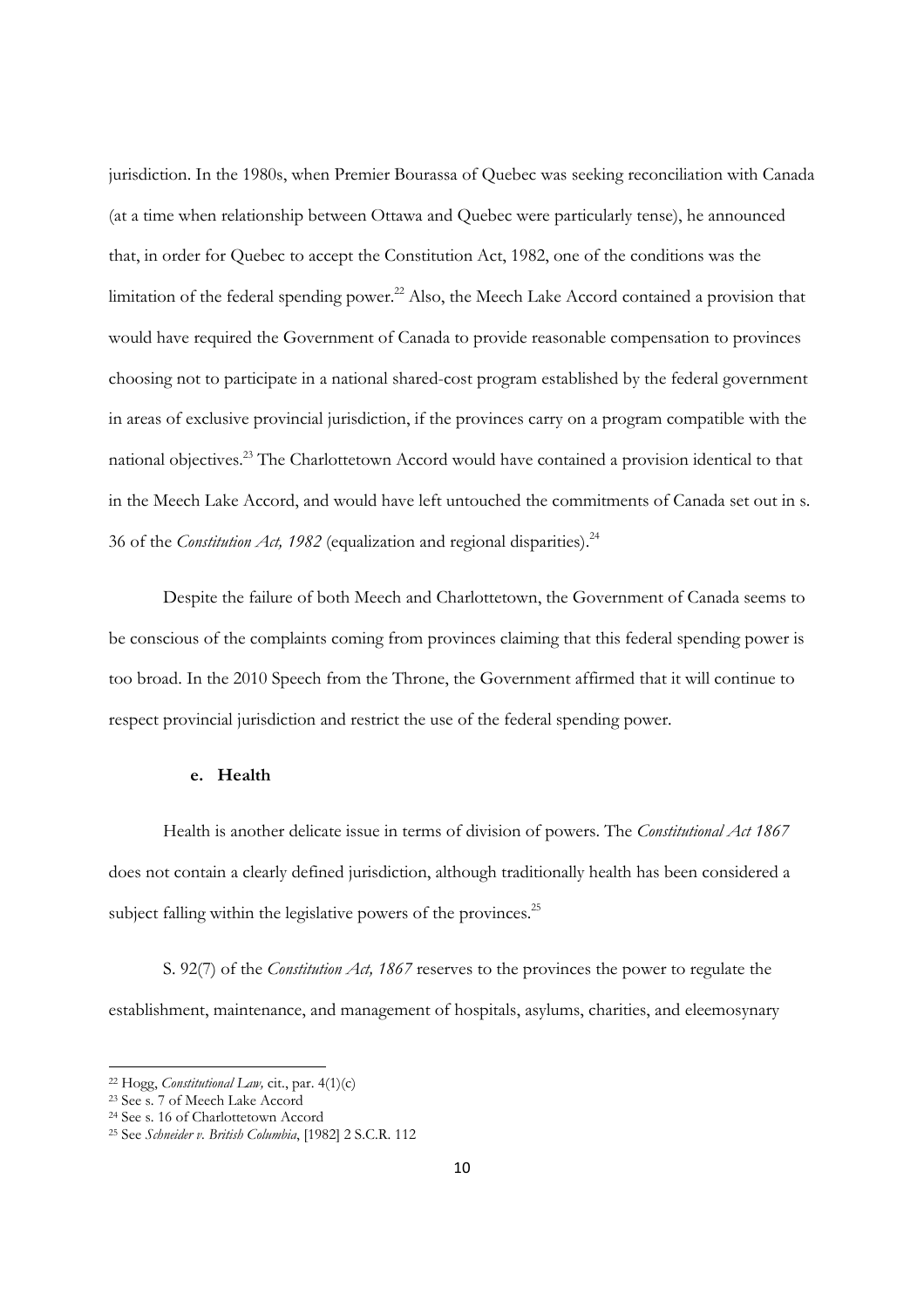institutions in and for the province, other than Marine hospitals. By reading this provisions together with ss 92(13) (property and civil rights in the province) and 92(16) (matters of local or private nature in the province), provincial jurisdiction over health is rather broad.

At the same time, however, health is not seen as a monopoly of exclusive provincial jurisdiction.<sup>26</sup> Estey, J. explained that federal legislation in relation to health can be supported where the dimension of the problem is national rather than local in nature, or when a health concern arises in the context of a public wrong and the response is a criminal prohibition.<sup>27</sup> As a result, the federal Parliament can regulate health issues through its powers over criminal law matters, the p.o.g.g. powers, or the federal spending power.<sup>28</sup>

# **f. Taxation**

The *Constitution Act, 1867* clearly divides the federal and legislative powers over taxation. S. 91(3) reserves to the federal Parliament the power to raise money by any more or system of taxation, whereas s. 92(2) reserves to the provinces the power over direct taxation within the provinces in order to the raising of a revenue for provincial purposes.

From the wording of these two sections, once again the feeling is that the Founding Fathers intended to put greater authority in the hands of the central Parliament. This power is construed as allowing the federal legislature to raise both direct and indirect taxes.<sup>29</sup> Provinces, conversely, can levy direct taxes only, within the province, and for provincial purposes. The clause "for provincial purposes" has rarely been used: once a province raises money, it can spend it however it deems it appropriate, even if the underlying purpose is federal. Therefore, the possibility to spend money

<sup>&</sup>lt;sup>26</sup> Renvoi sur la Loi sur la procréation assistée, 2008, QCCA, 1167,  $\sqrt{576}$ <br><sup>27</sup> See *Schneider*, cit.<br><sup>28</sup> Renvoi sur la Loi sur la procréation assistée, cit.,  $\sqrt{577}$ <br><sup>29</sup> However, this authority is reserved to Pa there has been a clear delegation in this sense by the Parliament.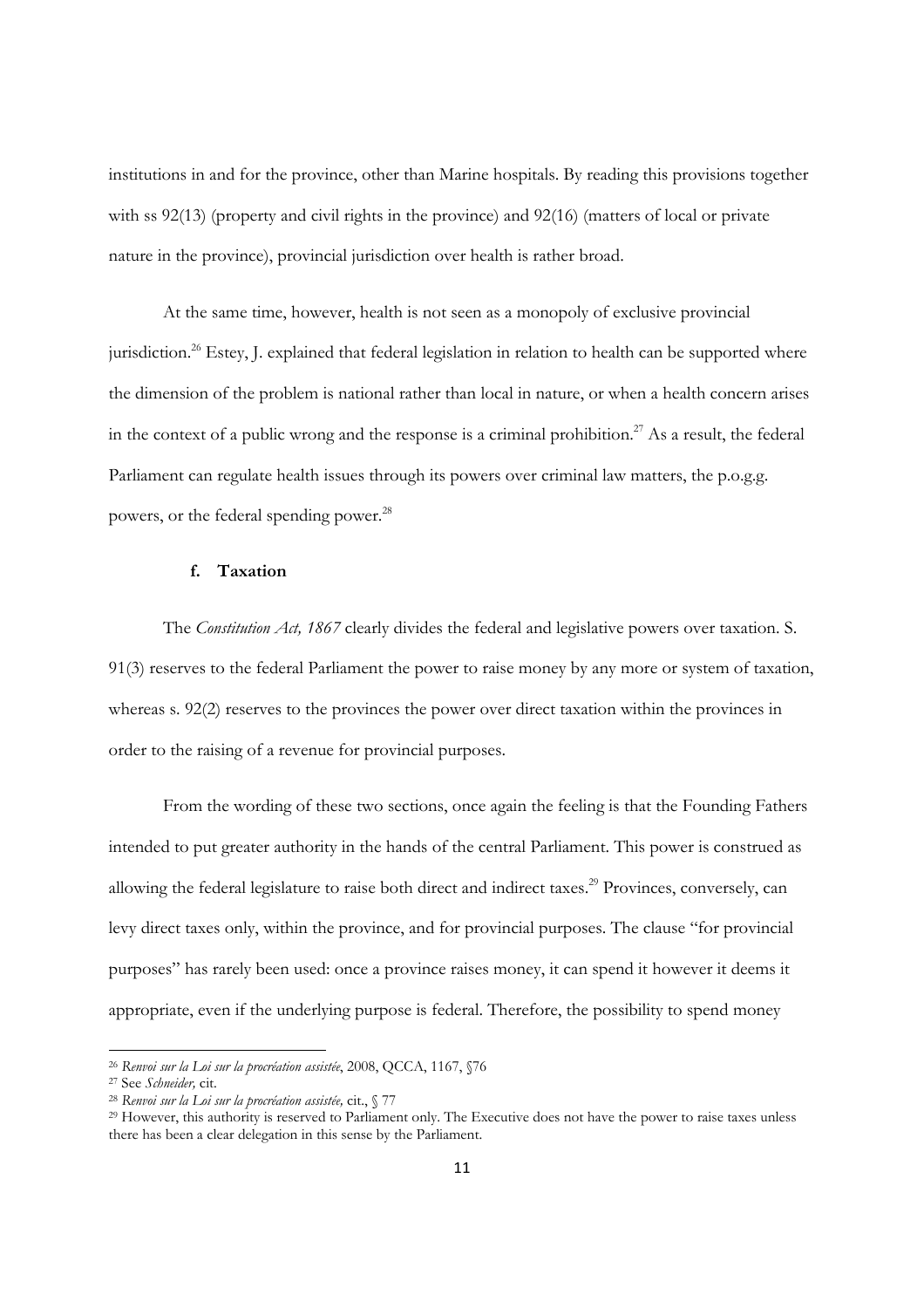implied in the last part of s. 92(2) greatly expands provincial powers over taxation to the point that scholars have compared this provincial "spending power" to the federal spending power.

# **g. Transport and communications**

Transport and communication are two other subject matters where tensions between federal and provincial powers are strong. Pursuant to s. 92(10) of the *Constitution Act, 1867*, provinces have legislative jurisdiction over "local works and undertakings" but the same section excludes from provincial jurisdiction those works and undertakings connecting the province with any other province, or extending beyond the limits of the provinces (s. 92(10)(a)). By operation of s. 91(29) of the *Constitution Act, 1867*, such classes of subjects thus expressly excepted are brought under federal jurisdiction.

McLachlin J. explains the division of powers in this field in this way: "[P]rovinces have the right to control works and undertakings within their boundaries, including facilities related to the production of resources. Exceptionally, and only to the extent required to maintain interprovincial transportation and communication networks, the federal government, through s. 92(10)(a) has the power to regulate provincial works and undertakings. This interpretation is strengthened and confirmed by s. 92A."30

The SCC has moved towards a higher protection of provincial jurisdiction and affirmed that the preference for diversity of regulatory authority over works and undertakings should be respected, absent a justifiable reason that exceptional federal jurisdiction should apply, and the

<sup>30</sup> See *Westcoast Energy Inc. v. Canada (National Energy Board),* [1998], 1 S.C.R. 322 (McLachlin J. dissenting)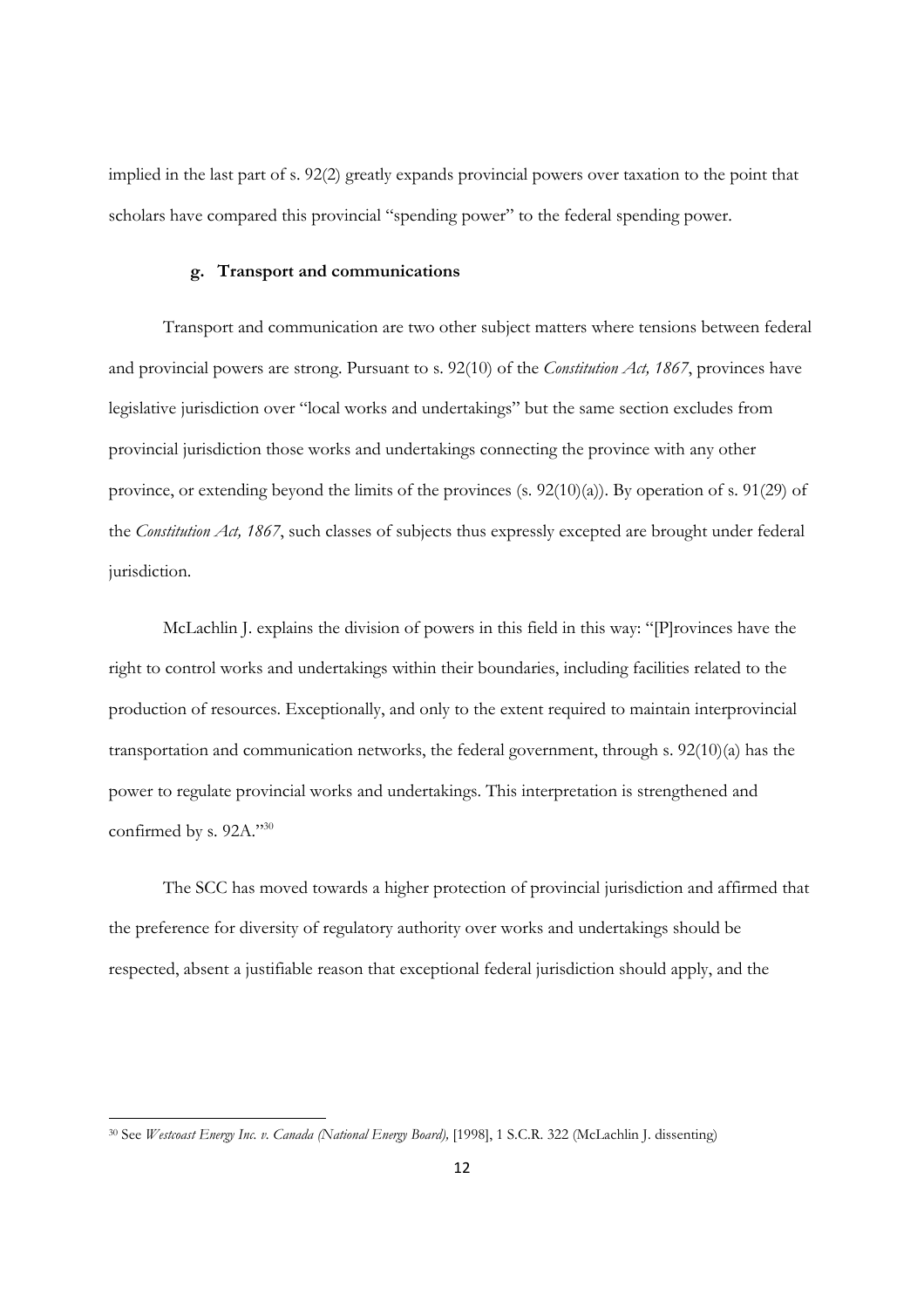question whether an undertaking, service or business is a federal one depends in the nature of its operations.31

With regards to transport by land, provinces have jurisdiction to regulate traffic on provincial roads and highways (for example, provinces can set speed limits or other traffic regulations). But their legislative power cannot be used to restrict interprovincial traffic.<sup>32</sup> However, provincial regulation can apply to federally regulated undertakings if there is no impairment of the core of the activity (interjurisdictional immunity).<sup>33</sup>

Aeronautics is a field that has long been considered federal enclave. Constitutional justification comes from s. 91 of the *Constitution Act, 1867* (p.o.g.g. powers).<sup>34</sup> Similarly, transport by water (maritime law) is wholly federal.<sup>35</sup>

Radio-communications, on the other side, is an area falling completely within federal jurisdiction, although federal powers have been highly debated and some decisions of the SCC showed a split understanding of how, if at all, legislative powers in this field should be divided. The SCC has recognized that federal Parliament has exclusive powers to regulate the field regardless of the technology used (cable vision or coaxial cable). 36

<sup>32</sup> For example, in *Winner* the province of New Brunswick enacted a legislation preventing a federally regulated transportation company to perform the activity of taking on and dropping off passengers, because this company was in direct competition with some local bus company. In terms of interjurisdictional immunity, the provincial enactment impaired the core of the federally regulated activity. See *Attorney General Ontario v. Winner,* [1954], AC 541 33 In *TNT Canada*, the Ontario Court of Appeals held that the ON Environmental Protection Law (which required special certificate of approval for the managing of hazardous substances) would apply to an interprovincial truck network. Because the provincial act did not impair the core of the federally regulated activity, the provincial law was

<sup>31</sup> See *Consolidated Fastfrate Inc. v. Western Canada Council of Teamsters*, 2009 SCC 53. Here, Rothstein J. for the majority held that an undertaking that performs consolidation and deconsolidation and local pickup and delivery service does not become interprovincial simply because it has an integrated national corporate structure and contracts with third party interprovincial carriers.

applicable. See *Regina v. TNT Canada Inc.*, [1986], 37 D.L.R. (4th) 297<br><sup>34</sup> See *Attorney General for Canada v. Canada Temperance Federation*<br><sup>35</sup> See *Whitebread v. Walley*, [1990] 3 S.C.R. 1273

<sup>35</sup> See *Whitebread v. Walley,* [1990] 3 S.C.R. 1273 36 *Dionne v. Quebec (Public Service Board),* [1978], 2 S.C.R. 191; *Capital Cities Communications Inc. V. CRTC* [1978]2 S.C.R. 141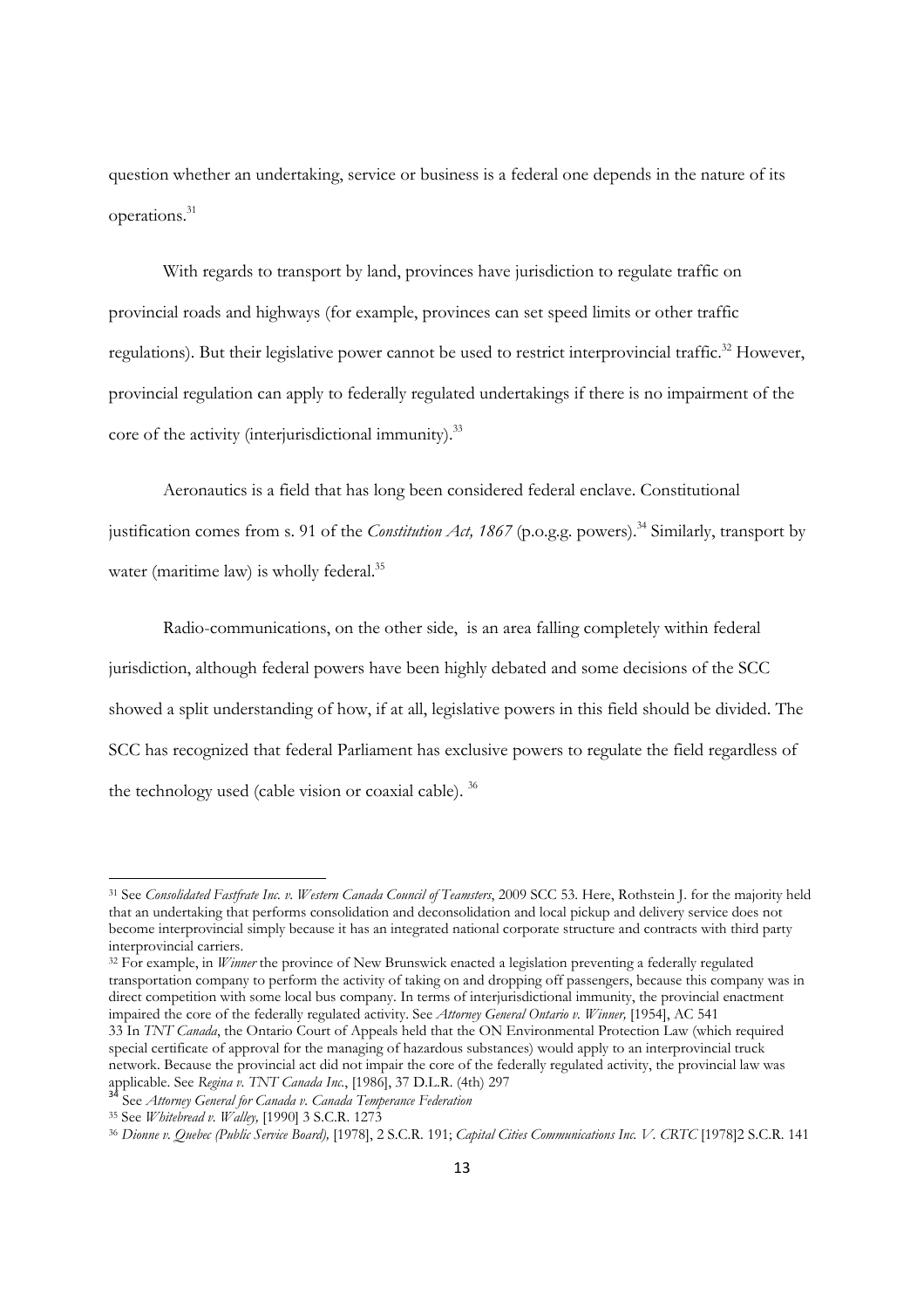Obviously, both telecommunication and inter-provincial transportation are greatly regulated at federal level. Although the application of the interjurisdictional immunity doctrine relaxes the federal monopoly, provinces seem to have troubles accepting this situation. Yet, it is fair to say that it would be unthinkable to have a scenario where aeronautics or interprovincial transportation by land would be regulated at provincial level. With regards to telecommunications, in particular, the Charlottetown Accord provided for negotiations between federal and provincial governments intended at agreeing on telecommunications and coordinate and harmonize their procedures of their respective regulatory agencies. As it is well known, the Charlottetown Accord failed, and provincial frustrations are left unresolved.

#### **h. Criminal law**

Criminal law is a very important area of competence for the federal government since s. 91(27) reserves to the Parliament of Canada the power to make laws in relation to criminal law and criminal procedure. Provinces only enjoy an ancillary jurisdiction pursuant to s. 92(14) (power to make laws for the administration of justice in the provinces, including the organization of provincial courts), and s. 92(15) (imposition of punishment by fine, penalty, or imprisonment for enforcing any law of the province made in relation to any matter).

Criminal law is relevant for the federal government not only for the powers attributed to it in criminal matters, but mainly because this federal jurisdiction can be used by the federal to make laws in areas traditionally reserved to provinces (like health or environment).

The SCC has upheld provincial laws having criminal nature, but only if penalties were imposed in respect of matters over which provinces have jurisdiction like streets, parks, etc, $37$  or if provincial enactments were made in relation to property and civil rights in the province and only

<sup>37</sup> See *Rio Hotel Ltd. v. New Brunswick (Liquor Licensing Board)* [1987], 2 S.C.R. 59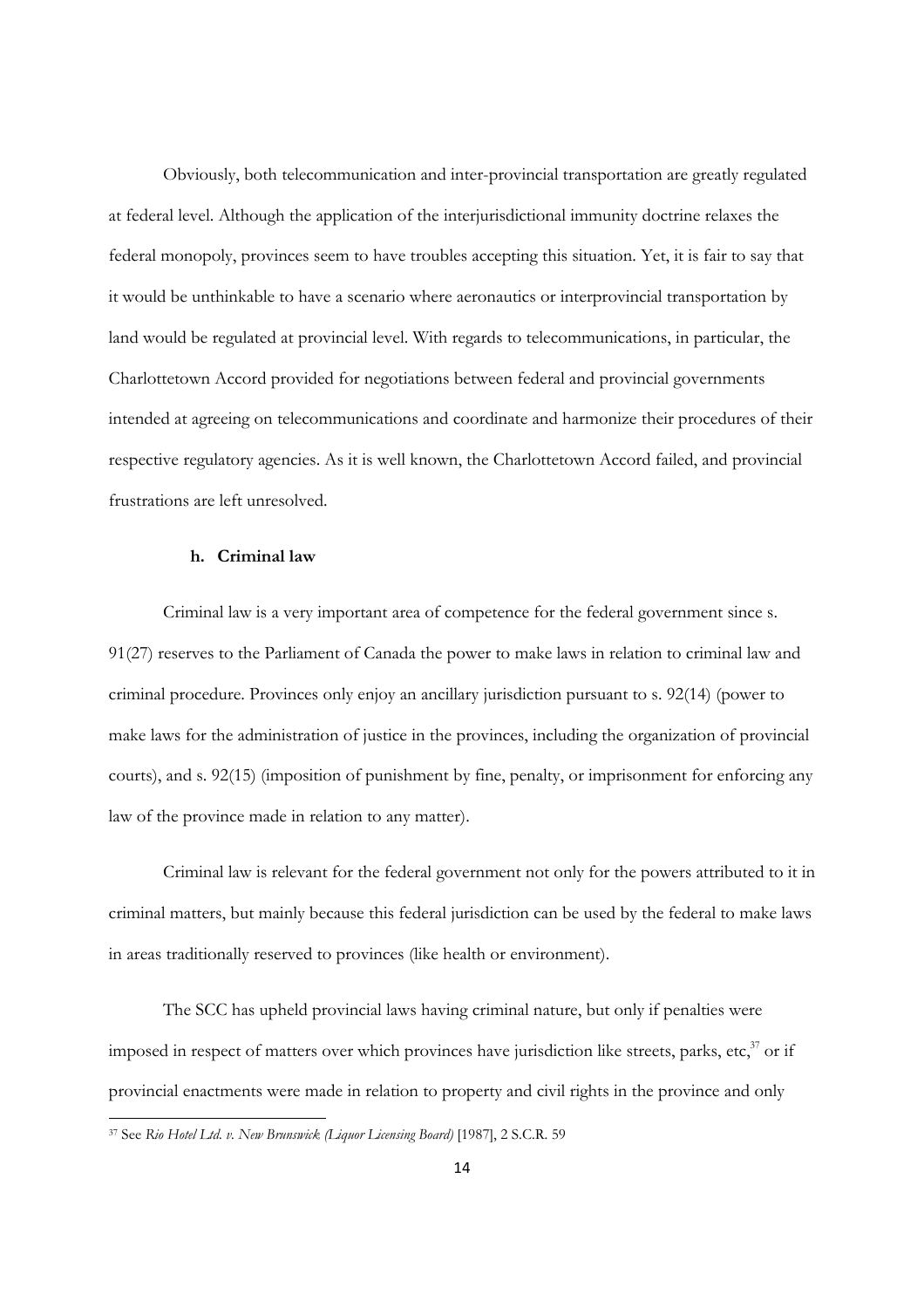incidentally affecting criminal law and procedure.<sup>38</sup> But at the same time the SCC has clearly stated that provincial power over criminal matters stemming from s. 92(15) is only ancillary and not as broad as federal jurisdiction pursuant to s.  $91(27)$ .<sup>39</sup>

#### **i. Corporate and financial activities**

S. 92(11) of the *Constitution Act, 1867* reserves to provinces the power to regulate the incorporation of companies with provincial objects. This is consistent with the general idea that whatever has local nature shall be regulated at provincial level.

The P.C. specified that a company incorporated in one province can exercise powers and rights outside the province. Continuing a trend that favoured the expansion of provincial powers, Viscount Haldane pointed out that the words contained in s. 92(11) preclude the grant of powers and rights in respect of objects outside the province, but they leave untouched the ability of corporations to accept such powers and rights if granted *ab extra*. 40

S. 91 of the *Constitution Act, 1867* does not contain provisions in relation to the power for the federal to make laws for the incorporation of companies with objects other than provincial. For companies incorporated federally, this authority comes from the p.o.g.g. powers.<sup>41</sup> Banking (as well as incorporation of banks), on the other side, is a head of power expressly reserved to the federal Parliament by virtue of s. 91(15).

The power to make laws for the incorporation of a company is different from the power to regulate its day-to-day activity. Incorporation means creation of a company, bringing it to existence, conferring legal personality. Regulation of the activity of a company refers to the day-to-day ruling in

<sup>&</sup>lt;sup>38</sup> See See Chatterjee v. Ontario (Attorney General), 2009 SCC 19 [2009] 1 S.R.C. 624

<sup>&</sup>lt;sup>39</sup> See *Westerdorp v. The Queen*,  $[1983]$ ,  $1$  S.C.R.  $43$ <br><sup>40</sup> See *Bonanza Creek Gold Mining Co., v. The King*,  $[1916]$  26 DLR 273<br><sup>41</sup> See *Citizens Insurance v. Parson*, cit.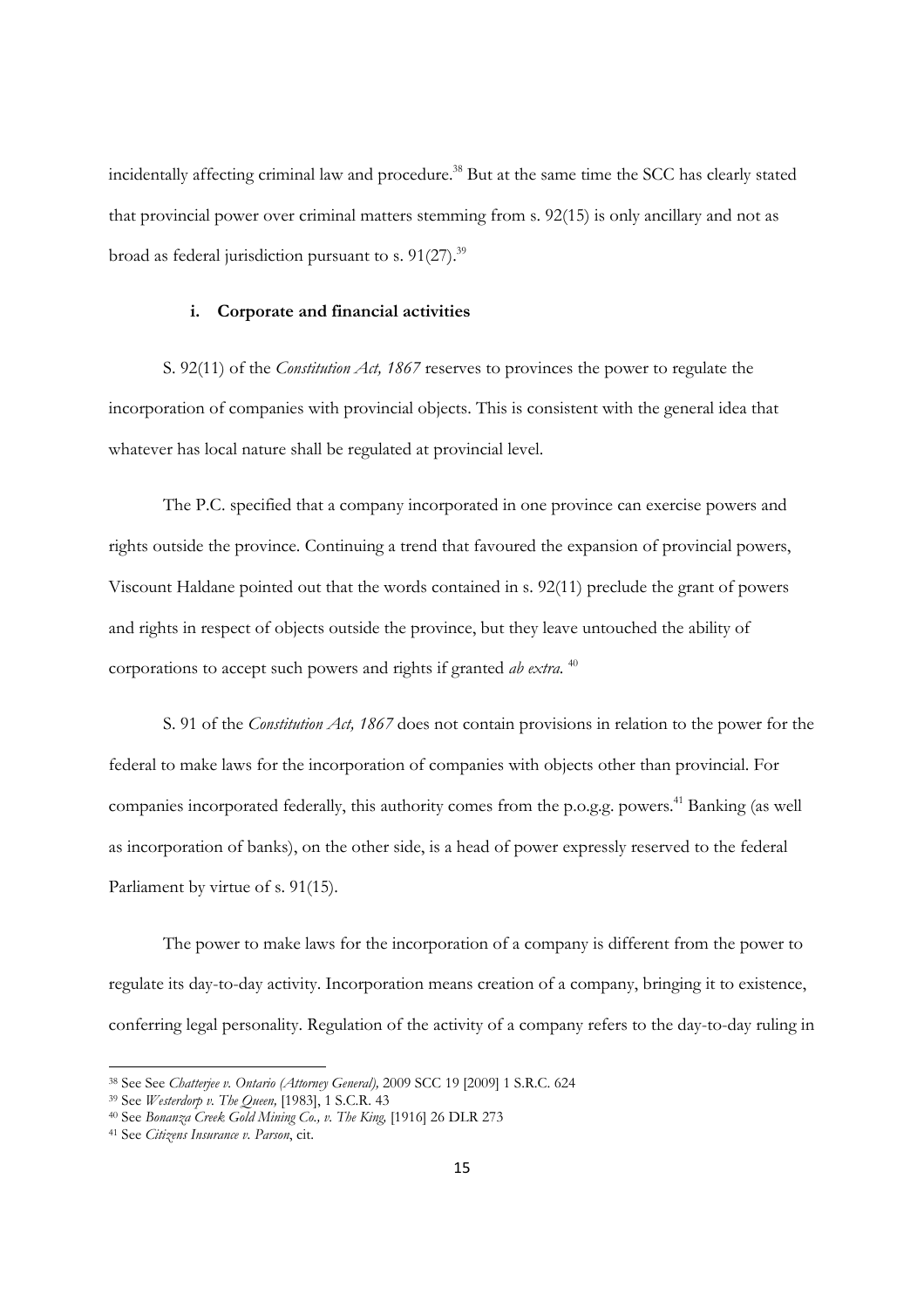matters such as safety, consumer protection, etc. At provincial level, this power is granted by s.  $92(13)$  – property and civil rights in the province.

#### **j. Labour relations**

The *Constitution Act, 1867* does not contain any specific provisions regarding labor relations. However, since *Parsons*, labor relations have been construed as a contract falling within provincial powers over property and civil rights, thus offering a very liberal interpretation of s. 92(13).<sup>42</sup> According to Beets J. (who once again shows his attitude to protect provincial powers), by way of exception Parliament may assert exclusive jurisdiction over labor relations if it is shown that such jurisdiction is an integral part of its primary competence over some other single federal subject.<sup>43</sup> Primary federal competence over a given subject can prevent the application of provincial law relating to labor relations only if it is demonstrated that federal authority over these matters is an integral element of such federal competence.<sup>44</sup>

Regarding unemployment insurance, in the 1940s there was a modification of the *Constitution Act, 1867* by adding s. 91(2A) which brought into federal jurisdiction the power to regulate unemployment insurance. But until that date, unemployment insurance was still seen as provincial domain under s.  $92(13)$  – property and civil rights in the province.<sup>45</sup>

## **3. Judicial interpretation of the division of powers**

An analysis of Canadian federal system would be incomplete if we consider only the division of powers as stemming from ss. 91 and 92. Particularly interesting are also the decisions issued by the P.C., by the appellate courts and by the SCC. Because it belongs to the courts the authority to

<sup>42</sup> See *Citizens Insurance Co. of Canada v. Parsons*, cit.<br><sup>43</sup> See *Montclam*, cit. Beetz J. cites *In re the validity of the Industrial Relations and Disputes Investigation Act*, [1955] S.C.R. 529 (the Stevedoring case).<br><sup>44</sup> Quebec (Minimum Wage Commission) v. Construction Montcalm Inc., [1979] 1 S.C.R. 754<br><sup>45</sup> See Attorney General of Canada v. Attorney General of Ontario (Unemployment insurance reference), [1937] AC 3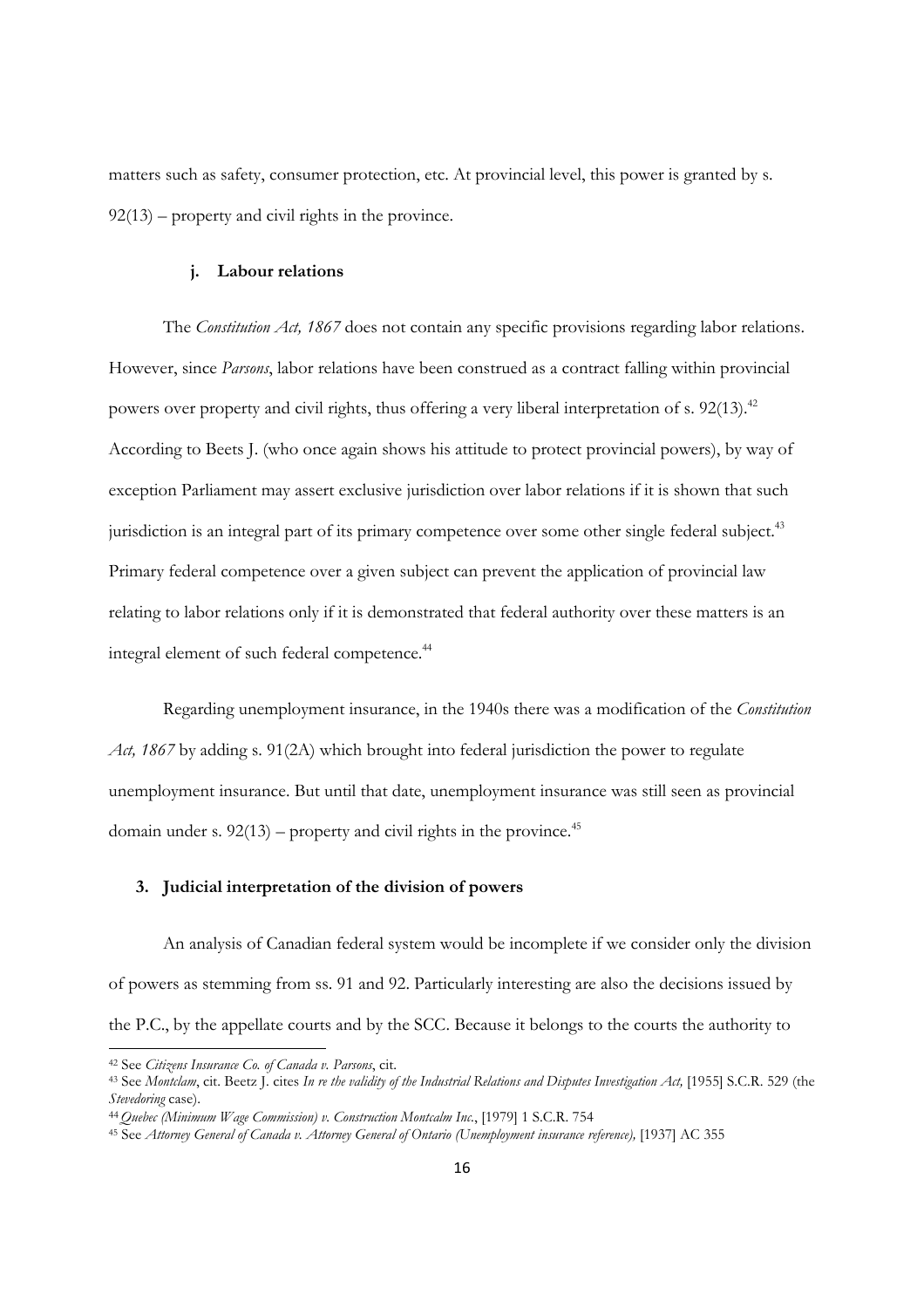control the limits of the respective sovereignties, courts have always been concerned with the principle of federalism and have contributed to mould Canadian division of powers.<sup>46</sup>

Courts are the umpires of central and provincial legislative jurisdictions; therefore the decisions they have elaborated over the decades have been momentous in defining the scope of legislative powers for each level of government. Judicial review of legislation is the power to determine whether a law is valid (*intra vires*) or invalid (*ultra vires*) the powers of the body enacting it*.* 47

The SCC has pointed out that the interpretation of legislative powers and how they interrelate must evolve and be tailored to the changing political and cultural realities of Canadian society. The definition and application of these powers and their interplay continue to be guided by the fundamental principles of Canadian constitutional order. Accordingly, the very functioning of Canada's federal system must constantly be readdressed in light of the fundamental values it was designed to serve.<sup>48</sup>

Courts have developed certain constitutional doctrines which have allowed managing the inevitable overlaps in rules made at the two levels of legislative power, while recognizing the need to preserve sufficient predictability in the operation of the division of powers. Among these doctrines, we count the "pith and substance", the "paramountcy" and the "interjurisdictional immunity."<sup>49</sup>

## **a. Pith and substance**

The distribution of legislative powers between federal parliament and provincial legislatures set out in ss 91 and 92 of the *Constitution Act, 1867* gives legislative authority in relation to *matters* 

<sup>46</sup> *Secession reference,* cit., §56. It should be noted, however, that the Canadian Constitution does not provides a machinery for settling disputes about the distribution of legislative powers. It was the P.C. in the years immediately after 1867 that assumed the right to review the validity of legislation enacted by the Canadian legislative body. See Hogg, *Constitutional* 

*Law,* cit., § 5(5)(a)<br><sup>47</sup> Hogg, *Constitutional Law,* cit., §15(1)<br><sup>48</sup> *Canadian Western Bank v. Alberta*, [2007] 2 S.C.R. 3, § 23<br><sup>49</sup> *Canadian Western Bank*, cit., § 24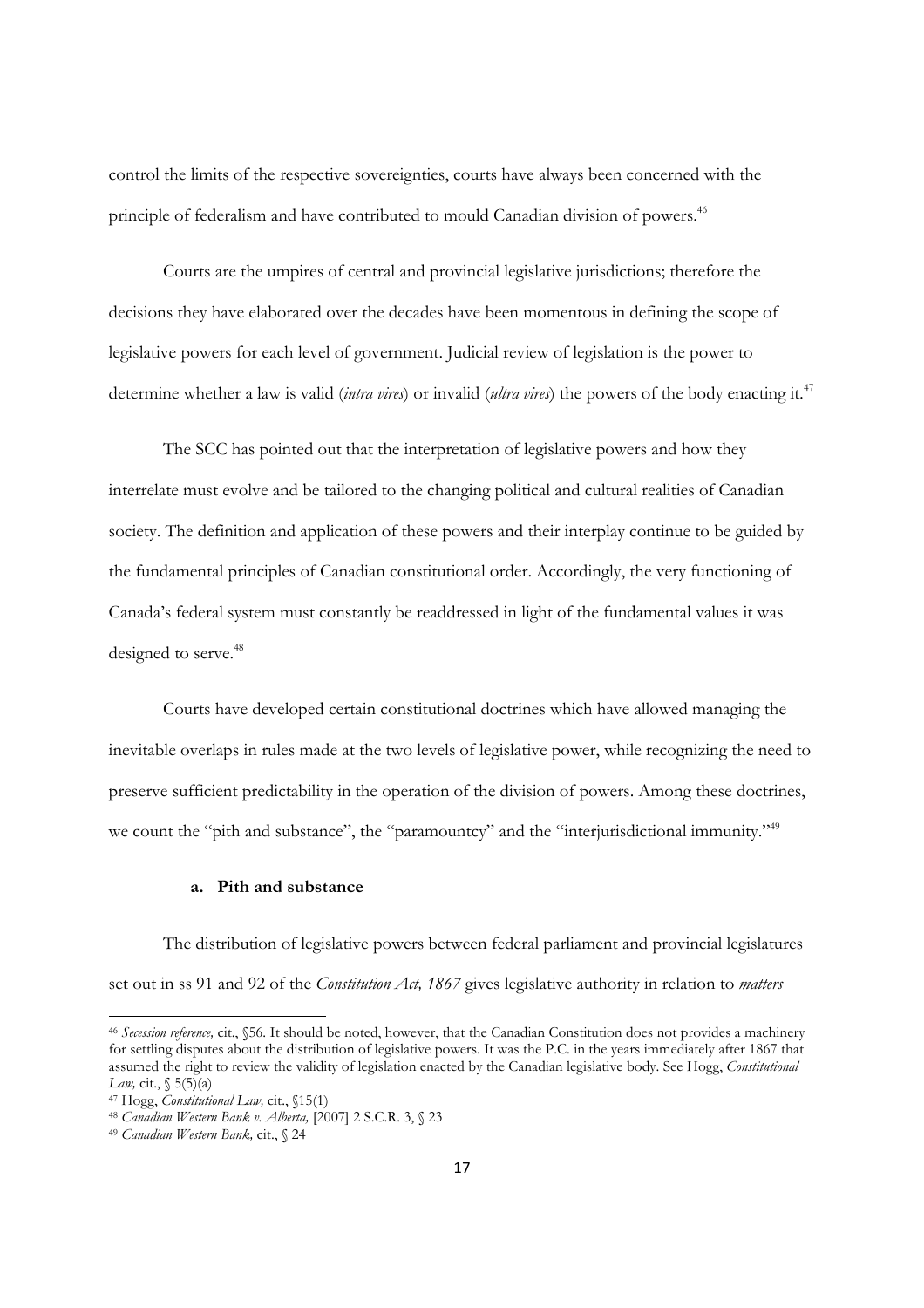coming within *classes of subjects.*<sup>50</sup> Classification of a law for purposes of federalism involves first the identification of the *matter* of the law, and then assigning it to one of the *classes of subjects* in respect to which the federal and provincial governments have legislative authority.<sup>51</sup> If the *matter* of the legislation at issue falls within the jurisdiction of the legislature that enacted it, the court will declare it *intra vires* and valid. Otherwise, it will be held *ultra vires* and invalid for violation of the division of powers.52 A law's *matter* is its leading feature or true character, and this is called *pith and substance*.

Incidental intrusions into matters falling within the legislative power of the other level of government are proper and do not affect the validity of the law.53 The rationale of the pith and substance doctrine lies on the ground that it is almost impossible for a legislature to exercise its jurisdiction over a matter without incidentally affecting matters falling within the jurisdiction of another level of government.<sup>54</sup>

Because courts are concerned with the *substance* of the legislation more than its *form*, they will invoke the *colourability doctrine* in cases where a statute bears the formal trappings of a matter within jurisdiction, but in reality it is addressed to a matter outside jurisdiction.<sup>55</sup>

The difficulty in identifying the *matter* of a statute is that many statutes have one feature coming within a provincial head of power and another coming within a federal head of power. This is called the *double aspect* doctrine. Therefore, subjects which in one aspect and for one purpose fall

<sup>&</sup>lt;sup>50</sup> Hogg, *Constitutional Law,* cit., § 15(4)<br><sup>51</sup> See R. *v. Morgentaler*, [1993] 3 S.C.R. 463<br><sup>52</sup> Canadian Western Bank, cit., § 26<br><sup>53</sup> Canadian Western Bank, cit., § 28, citing *Global Securities Corp. V*. BC (*Secu* expropriated the assets of a hydro-electric company in Churchill Falls, Labrador. Apparently, Newfoundland had the power to expropriate property situated within its borders, pursuant to s. 92(13) (regulation of "property and civil rights within the province"). Nevertheless, the SCC held that the *pith and substance* of the statute was to deprive the company of the capacity to fulfil a contract to supply electricity to Hydro-Quebec at below-market rates, and the nullification of the contract went beyond Newfoundland jurisdiction, since the contract created rights in Quebec. The statute was held invalid as a colourable attempt to interfere with the power contract. See *In Re Upper Churchill Water Rights* [1984] 1 S.C.R. 297. See also *Re v. Morgentaler*, cit.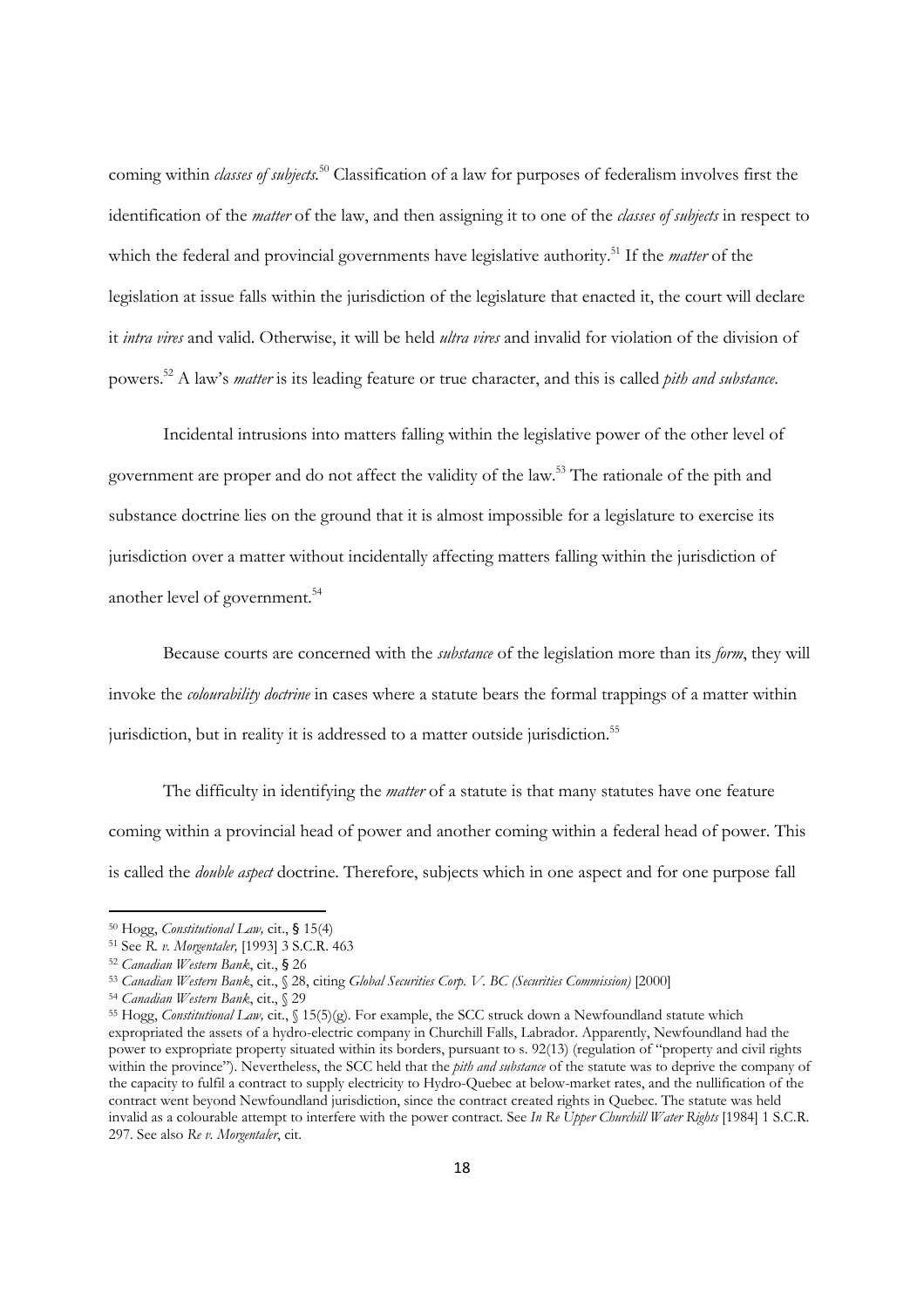within provincial jurisdiction of section 92 may, in another aspect and for another purpose, fall within federal jurisdiction of section 91.56 The selection of one or the other feature as the *matter* of the statute will dispose of the case.<sup>57</sup> The double aspect doctrine recognizes that both federal and provincial legislatures can adopt valid laws on a given subject depending on the perspective from which the legislation is considered, i.e. depending on the various aspects of the matter in question.<sup>58</sup>

## **b. Paramountcy**

If the *pith and substance* analysis helps to determine the constitutional *validity* of a law, the federal paramountcy doctrine assesses the *operability* of a statute. This doctrine recognizes that, in case of conflict between a federal and a provincial law, federal law prevails, and provincial law is rendered inoperative to the extent of the incompatibility.

The main difficulty in a federal paramountcy analysis consists in determining the degree of incompatibility needed to trigger the application of the doctrine. Indeed, a broad interpretation of the presumed incompatibility would expand the powers of the central government, but a narrower interpretation would give provinces more latitude.<sup>59</sup>

In *McCutcheon*, Dickson J. set the test for federal paramountcy: "[T]here would seem to be no good reason to speak of paramountcy and preclusion except where there is actual conflict in operation as where one enactment says 'yes' and the other says 'no' (...) compliance with one is defiance of the other."60 Therefore, the federal paramountcy doctrine will not be triggered in cases of mere duplication of norms at federal and provincial level. Valid federal and provincial legislations that are not conflicting can coexist (this is called *duplication* of law).

<sup>&</sup>lt;sup>56</sup> See Hodge v. R., (1882-84) 9 App. Cas. 117, §30<br><sup>57</sup> Hogg, *Constitutional Law*, cit., § 15(5)(a)<br><sup>58</sup> Canadian Western Bank, cit., §30<br><sup>59</sup> Canadian Western Bank, cit., §70<br><sup>60</sup> See Multiple Access Ltd. v. McCutcheo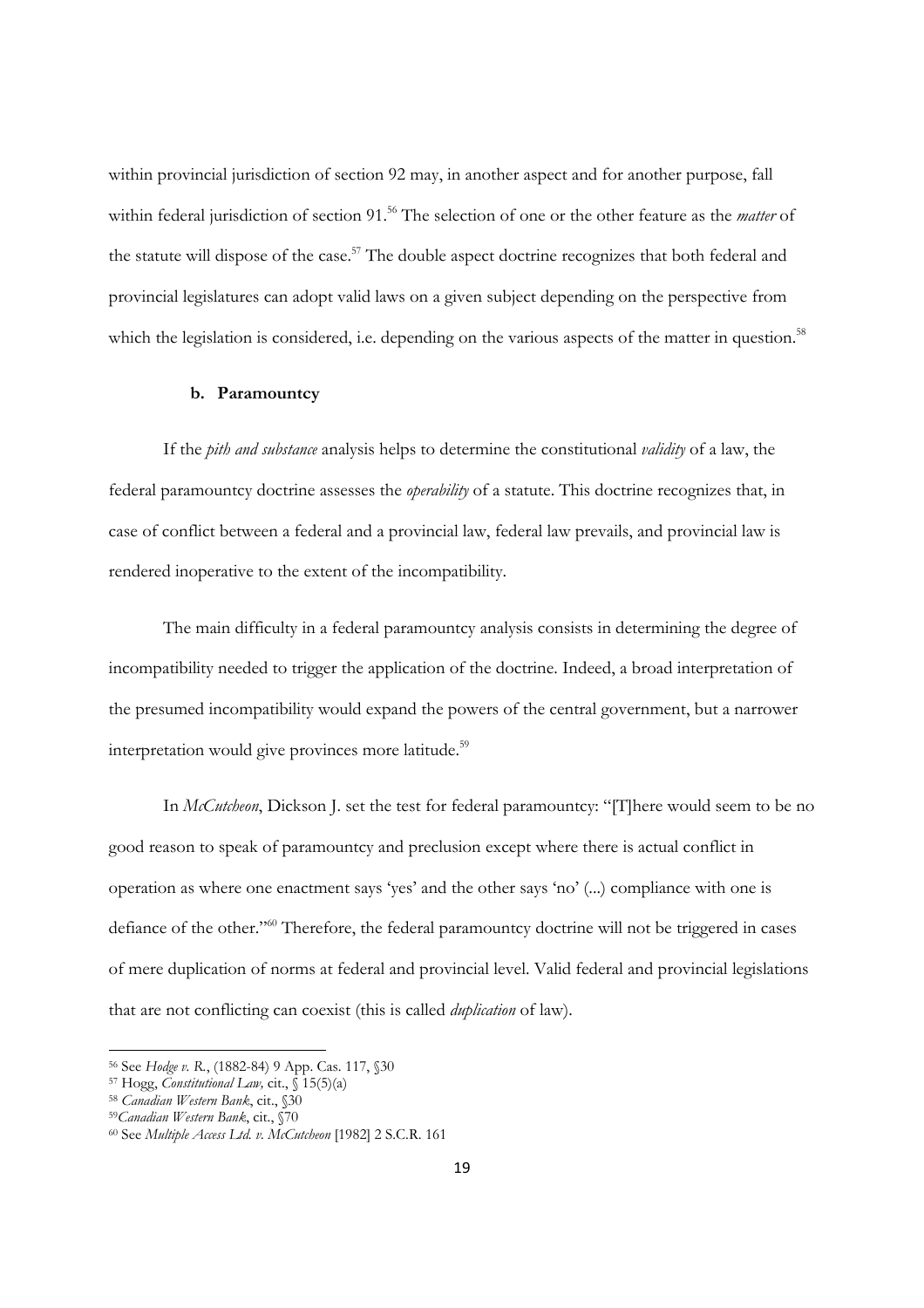Conversely, if compliance with provincial legislation would frustrate the purpose of federal law - even if this does not entail a direct violation of the federal provisions - will be sufficient to trigger the application of federal paramountcy and render provincial law inoperative (incompatibility of purpose).<sup>61</sup>

## **c. Interjurisdictional immunity**

 The doctrine of interjurisdictional immunity stems from the recognition that the Constitution is based on an allocation of exclusive (not concurrent) powers to both levels of government, although these powers interact in real life.<sup>62</sup> The idea of interjurisdictional immunity arose in cases involving the applicability of provincial legislation to federally-incorporated and federally-regulated undertakings.<sup>63</sup> Pursuant to the elaboration of the doctrine made by the SCC in *Canadian Western Bank*, a provincial law would be inapplicable to the federally regulated subject (a work or undertaking, or a person in case of Aboriginal peoples) only if it "impairs" (and not just merely "affect") the "core" of the federal competence at issue on a case-by-case basis.

 The SCC has cautioned that, while the Canadian federal structure justifies the application of the interjurisdictional immunity doctrine to certain federal activities, a broader application would create practical problems.64 In fact, it might generate an unintentional centralizing tendency in

<sup>61</sup> See *Bank of Montreal v. Hall* [1990] 1 S.C.R. 121. This was also confirmed in *Rothmans, Benson & Hedges Inc. v. Saskatchewan* [2005] 1 R.C.S. 188. 2005 CSC 13. For example, in *Law Society of B.C. v. Mangat,* the federal Immigration Act provided that a party could be represented by a non lawyer in proceedings before the Immigration and Refugee Board. On the other side, British Columbia's Legal Profession Act provided that non lawyers were prohibited from practising law and appear before a federal administrative tribunal. The SCC pointed out that the purpose of the federal law was to establish an informal and easily accessible process, retaining inexpensive counsel who spoke the language and understood the culture of the parties. But this purpose would be defeated of only lawyers would be permitted to appear before the Board. Thus, compliance with provincial law would frustrate Parliament's purpose in enacting the Immigration Act, thus triggering a conflict in operation between federal and provincial law which rendered the provincial law inoperative in its application to proceedings before the Board. These doctrines have been confirmed also in the recent case of *Attorney General of British Columbia v. Lafarge Canada Inc.*, [2007] 2 S.C.R. 86

<sup>62</sup> *Canadian Western Bank*, cit., § 32 63 Hogg, *Constitutional Law,* cit., § 15(8)(b)(c) 64 *Canadian Western Bank*, cit., §42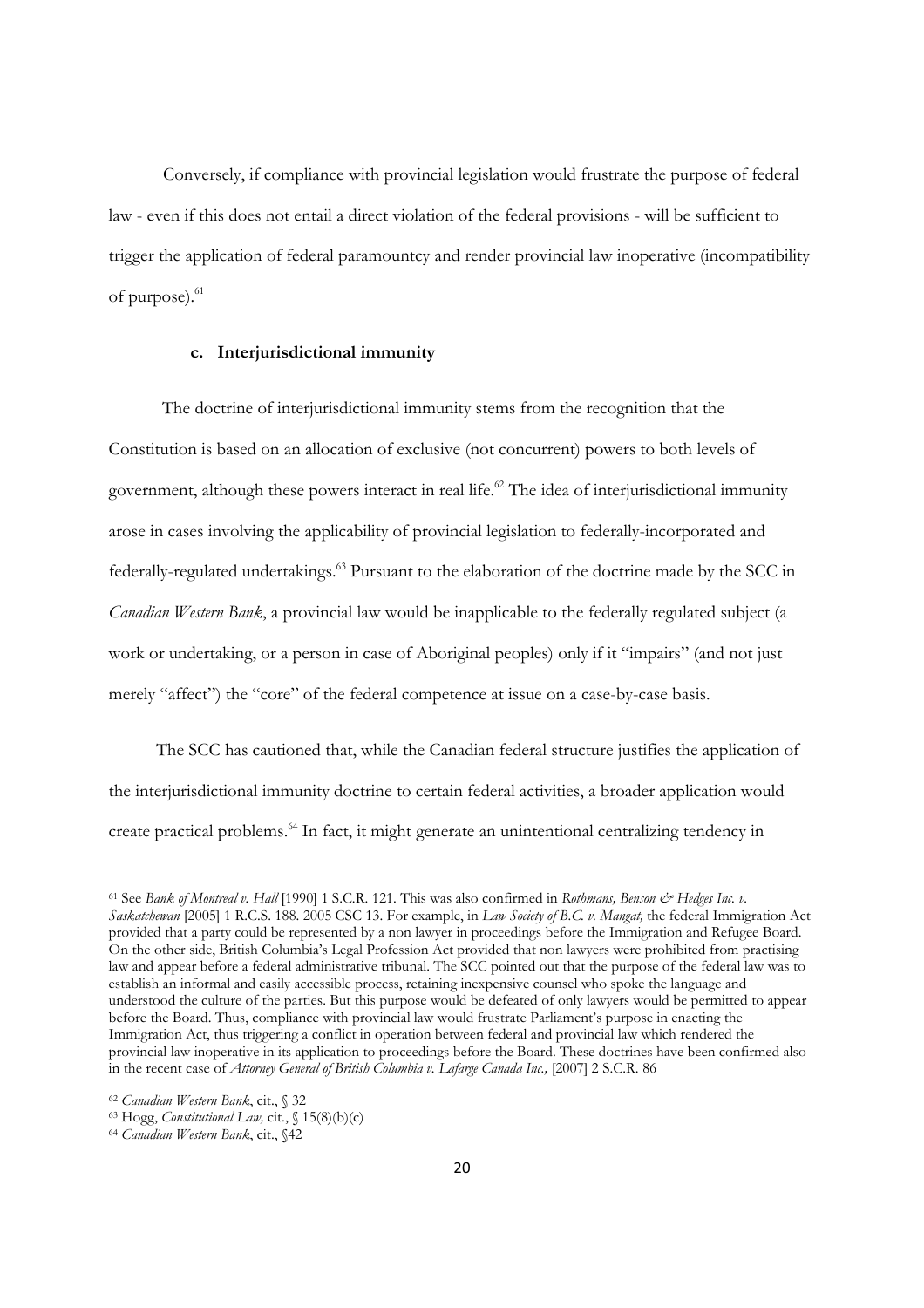constitutional interpretation. Because in the past the doctrine has been used to protect federal heads of powers from provincial intrusion, this effect would be incompatible with the flexibility of contemporary Canadian federalism.65 The *Canadian Western Bank Court* clearly states that it does not favour an intensive reliance on the doctrine.<sup>66</sup>

## **4. Level of (de)centralization of Canadian federalism**

Keith Rosen explains that "[n]othing in the concept of federalism (...) other than a vague notion that national government should be empowered to deal with national affairs and the state governments with local affairs, indicates how these powers should be divided. Hence, federal systems divide governmental powers differently. Even within the same country, and under the same constitution, divisions of powers shift and evolve."<sup>67</sup> Each federal system is unique and always evolving.

Although it is undisputed that Canada is a federal state, some commentators have observed that, according to the precise terms of the *Constitution Act, 1867,* the federal system is only partial because, at least on paper, the federal government retains sweeping powers which threaten to undermine the autonomy of the provinces.<sup>68</sup> We have already underlined that some federal powers are particularly contentious and overarching (particularly, p.o.g.g. and spending powers). Also, not only did the *Constitution Act, 1867* contemplated a very centralized system, but on several aspects provinces were actually subordinate to the centre. <sup>69</sup>

Determining whether Canadian federalism is on a decentralizing or centralizing course is not an easy task. The answer depends on several factors and on the perspective we decide to take when

<sup>&</sup>lt;sup>65</sup> Canadian Western Bank, cit., §45<br><sup>66</sup> Canadian Western Bank, cit., §47<br><sup>67</sup> Keith S. Rosenn *Federalism in the Americas in comparative perspective*, (1994) 26 U. Miami Inter-American Law Review. 1<br><sup>67</sup> Keith S. Rosenn

provincial statutes.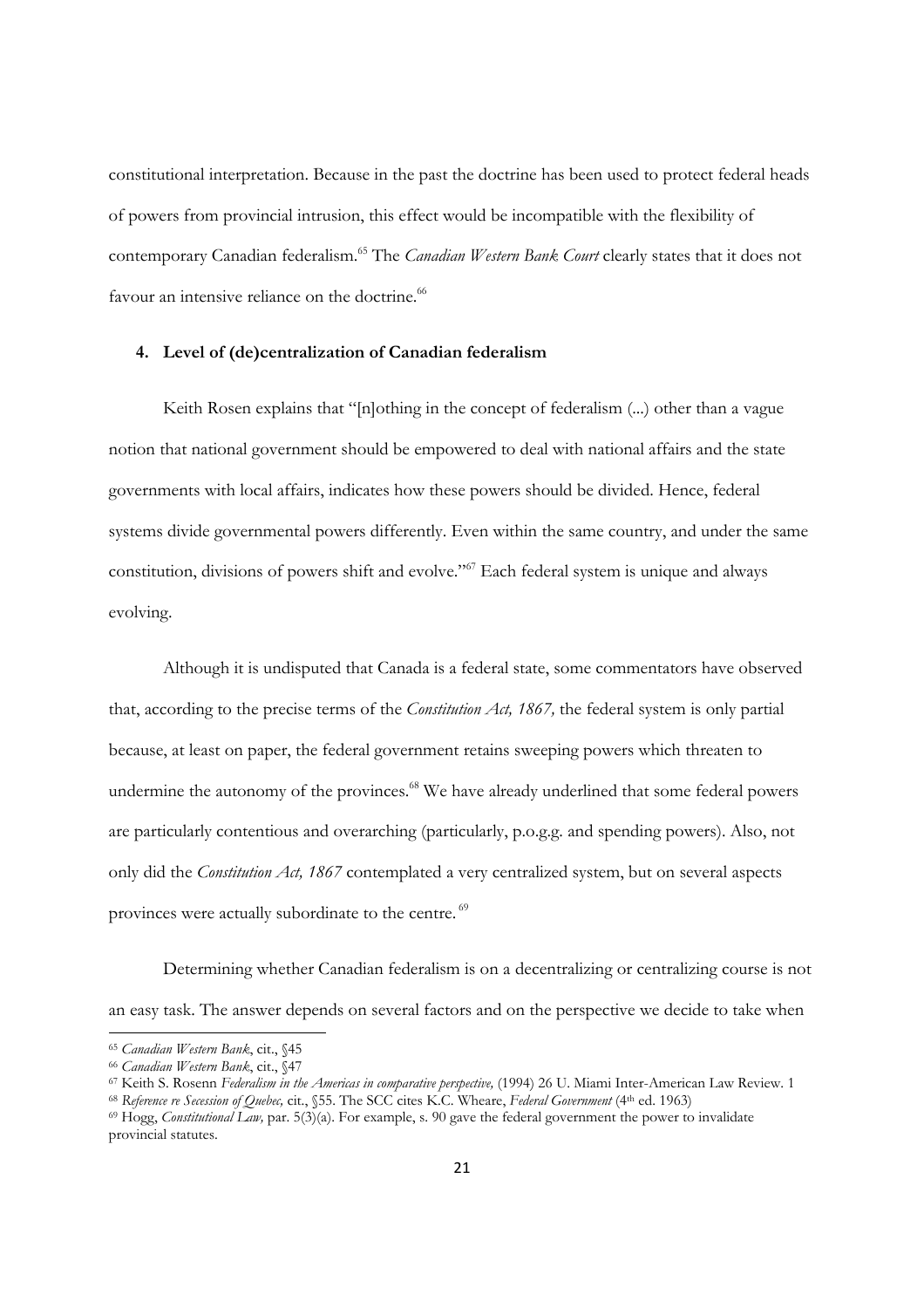looking at the division of powers. In fact, the conclusion might be radically different if we examine the issue from a Quebec's (and maybe Alberta's) perspective or from Ottawa's standpoint.

From the Quebec's perspective, Canadian federalism is far from being one of the most decentralized in the world. Or, at least, decentralization is not guaranteed by the Constitution but is a concession of the central government.70 At least theoretically, the federal government enjoys all the means to invade at will most of fields falling within provincial jurisdiction. In particular, the federal spending power, its powers over taxation and its declaratory power allows it to centralize powers with no limits. And if it does not take advantage of these almost unlimited powers, the reason is only political prudence. Therefore, provincial autonomy depends on the good will of the central government.<sup>71</sup>

I am not in a position to completely contradict such a strong statement. Maybe it is true that only political prudence is preventing the federal government to use all the powers constitutionally granted to it. But at the same time, it should not be disregarded that the SCC, as ultimate umpire of the Constitution, would probably not allow the federal government to go that far any more. We have already underlined how the decisions of the P.C. and the SCC have helped shaping Canadian federalism over the past century, although the approach used by the former was radically different than the latter. The P.C. has always proved to be consistent with the division of legislative powers and respected this faithfully. Lord Atkin framed the idea of "watertight compartments" whereby "the Dominion cannot (...) by making promises to foreign countries, clothe itself with legislative authority inconsistent with the constitution which gave it birth (...) while the ship of state now sails on larger ventures and into foreign waters she still retains the watertight compartments which are an

<sup>70</sup> See Brun, Tremblay, *Droit Constitutionnel,* Cowansville, QC, 2008., p. 434 71 Brun, Tremblay, *Droit Constitutionnel,* cit., p. 434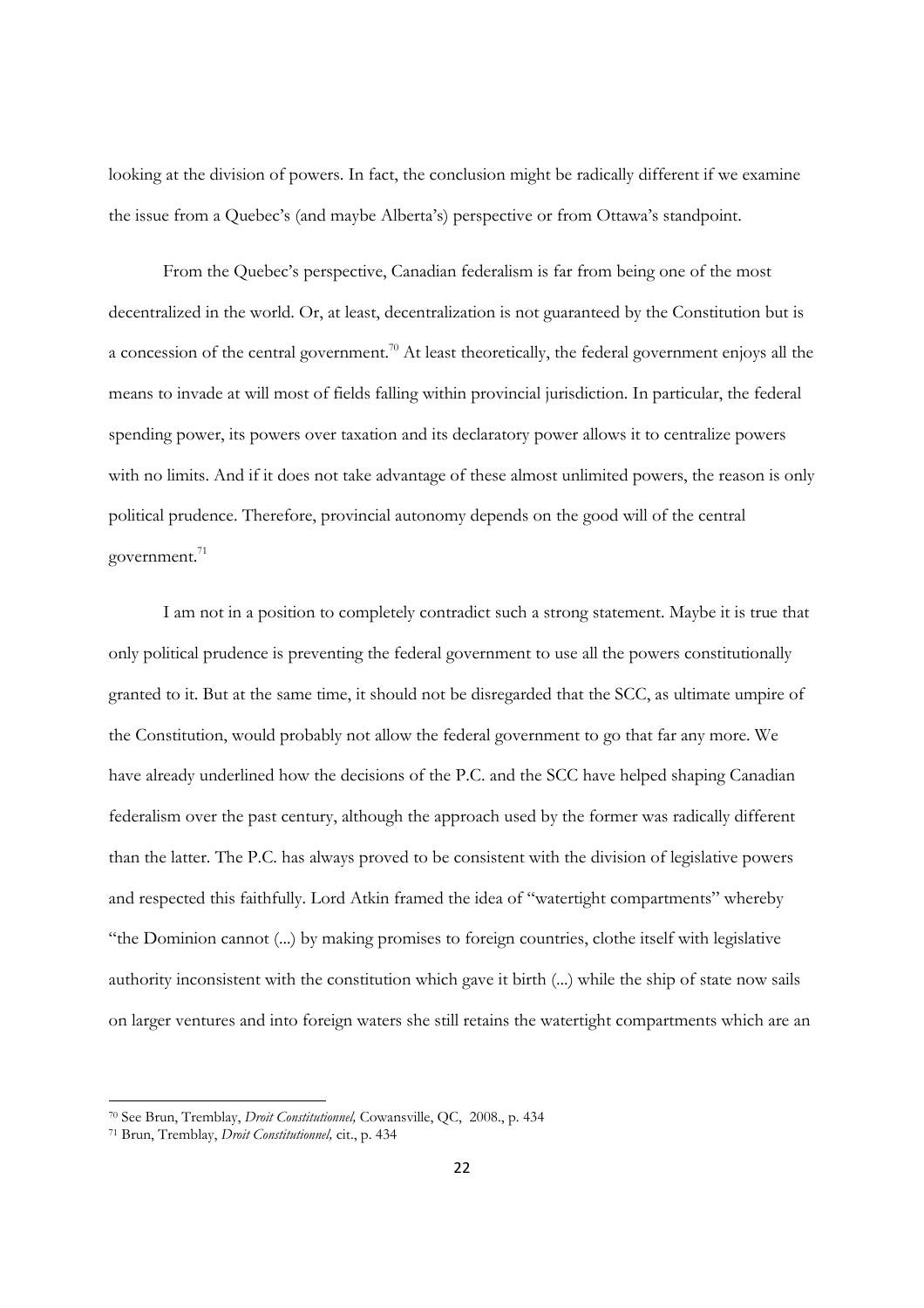essential part of her original structure."<sup>72</sup> This rigid interpretation of ss 91 and 92 was mitigated by the fact that the judges in the P.C. had a tendency to make their decisions favouring provinces and pushing back federal power. Therefore, although the division of legislative powers was strictly adhered to, the P.C. helped this process of decentralization by issuing decisions in favour of local powers.

On the other side, the SCC has been accused of being an exclusive federal creature<sup>73</sup> because the SCC has often adopted a federally-oriented approach especially during the 1970s. But most recent decisions of the SCC are showing a different trend. The SCC is showing a tendency to adapt the Constitution to the current Canadian political, economical and social situation. Binnie J. has recently stated: "The interpretation of the division of legislative powers and how they interrelate must evolve and must be tailored to the changing political and cultural realities of Canadian society. Although the passage of time does not alter the division of powers, the arrangements of legislative and executive powers entrenched in the *Constitution Act, 1867* must be applied in light of the business realities of 2009 and not frozen in 1867. The current Canadian economy would be unrecognizable to the statesmen of 1867. A grown man is not expected to wear the same coat that fitted him as a child. Today's coat is of the same design, but the sleeves are longer and the chest is broader and the warp and woof of the fabric is more elaborate and complex."74

 Similarly, the SCC has recently held that it discourages the resort to a federalist concept of proliferating jurisdictional enclaves (or interjurisdictional immunities) and favour, when possible, the ordinary operation of statutes enacted by both levels of government.75 Although the doctrine is "neutral" or "reciprocal", jurisprudential application of the doctrine has produced asymmetric

<sup>72</sup> See *AG Canada v. AG Ontario,* page 554 73 Brun, Tremblay, *Droit Constitutionnel,* cit., p. 411

<sup>74</sup> *Fastfrate,* cit. 89-90 (Binnie J. dissenting) 75 See *Chatterjee,* cit.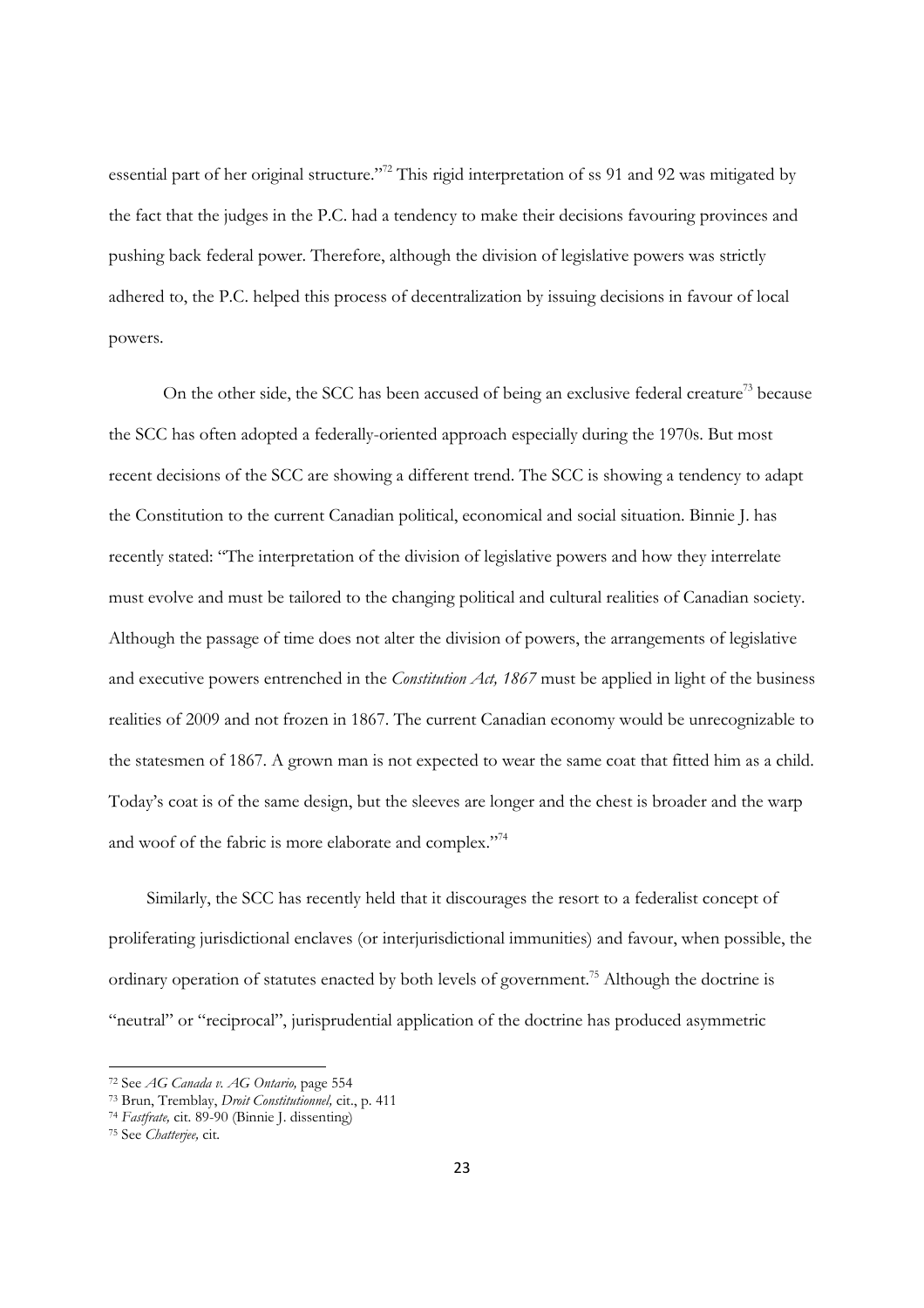results, being it invoked in favour of federal immunity at the expenses of provincial legislation.<sup>76</sup> Similarly, judicial doctrines of pith and substance*,* paramountcy, and interjurisdictional immunity offer interesting elements to assess the trend towards decentralization of Canadian federal system. The history of Canadian constitutional law has been to allow for a fair amount of interplay and overlap between federal and provincial powers. The current drift of the SCC is that, whenever possible, courts should favour the operation of statutes enacted by both levels of government, $\frac{7}{1}$  thus saving statutes enacted at both levels of jurisdiction and maintaining a certain balance between the two legislatures.

Finally, it should be recalled that, differently from what happens in most federations, the recognition to provinces to secede from Canada is another element is support of the idea that Canadian federalism is much decentralized. The *Secession Reference* and the *Clarity Act* dictate the rules required for secession. Although unilateral secession is not allowed, and secession would require a constitutional amendment, still the possibility that this might happen is a confirmation of the higher powers granted to provinces.

Similarly, certain provinces are allowed to repel constitutional changes affecting their powers, rights, and privileges, thus moving provincial interests at a higher level.78 The same compensation provision shows concern for controversial provincial matters in the area of education and culture. On the same level, there are other provisions of the Canadian Constitution that do not apply to all

<sup>76</sup> *Canadian Western Bank*, cit., §35, citing Hogg, *Constitutional Law,* cit., §15-34 77 *Canadian Western Bank*, cit., §36 and 37 78 S. 38(3) of the Constitution Act, 1982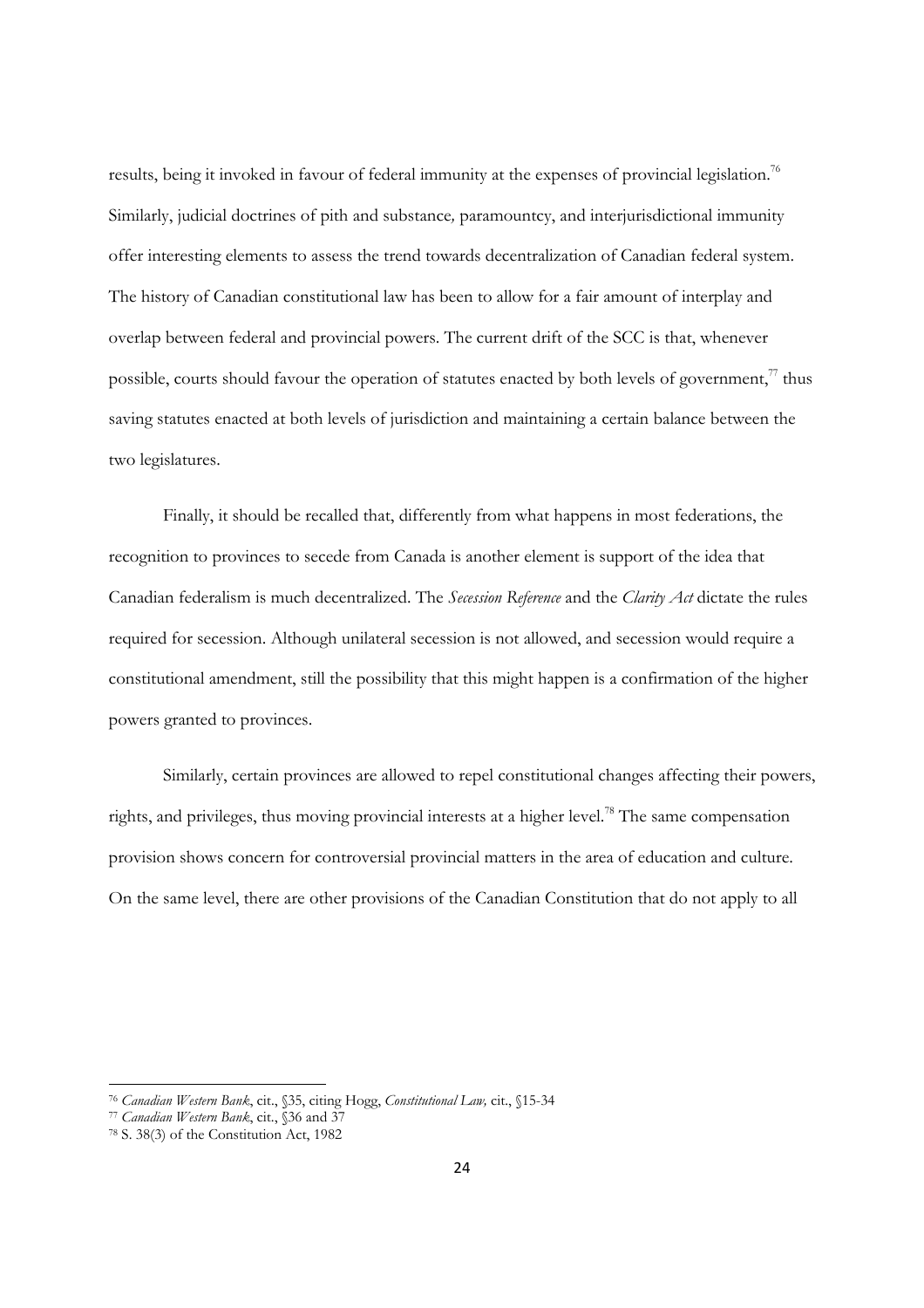provinces, thus acknowledging and recognizing that each single province has peculiar interests and needs that are different from the other provinces.<sup>79</sup>

#### **5. Future changes in the division of powers**

If tensions of French-Canadians nationalists are well known, western regionalism is also acquiring relevance. The former is based on a distinctive language and culture, whereas the latter is based on a different economic base of the four western provinces, whose economies depend upon the production of grain, wood, metal, oil, gas, and other natural resources. Because most of Canadian population is concentrated in Ontario and Quebec, federal policies have favoured manufacturing industries located in that area. Western Canadians have therefore invoked a reduction of federal powers (and an enhancement of provincial powers).<sup>80</sup> S. 92A was recently added having in mind the specific needs of some western provinces rich in natural resources. This provision mandates that provinces have exclusive jurisdiction over non-renewable natural resources (i.e. oil), forest resources, and electrical energy.

Also, proposals have been made to narrowly define or limit federal jurisdiction over p.o.g.g. powers and federal spending. But at the same time, it would be impossible to eliminate these powers altogether. The same identity of the state would be jeopardized if the federal government could not use its own money or legislate for the nation. Other proposals included the transfer to the provinces of some aspects of control over communications (especially cable TV), and marriage and divorce.<sup>81</sup>

We have already mentioned that the SCC has been accused of federal bias. These allegations could be mitigated through a change of the rules for appointment of Supreme Court Judges. Under

<sup>79</sup> For example, s. 94 (uniformity of laws) and s. 97 (qualification of judges) of the Constitution Act 1867 do not apply to Quebec. A number of language provisions apply only to Manitoba, Quebec, and New Brunswick. See Hogg, Constitutional Law, cit.,  $[4(5)$ 

*Constitutional Law,* cit., *§*4(5) 80 Hogg, *Constitutional Law,* cit., par. 4(8)(a) 81 Hogg, *Constitutional Law,* cit., par. 4(8)(b)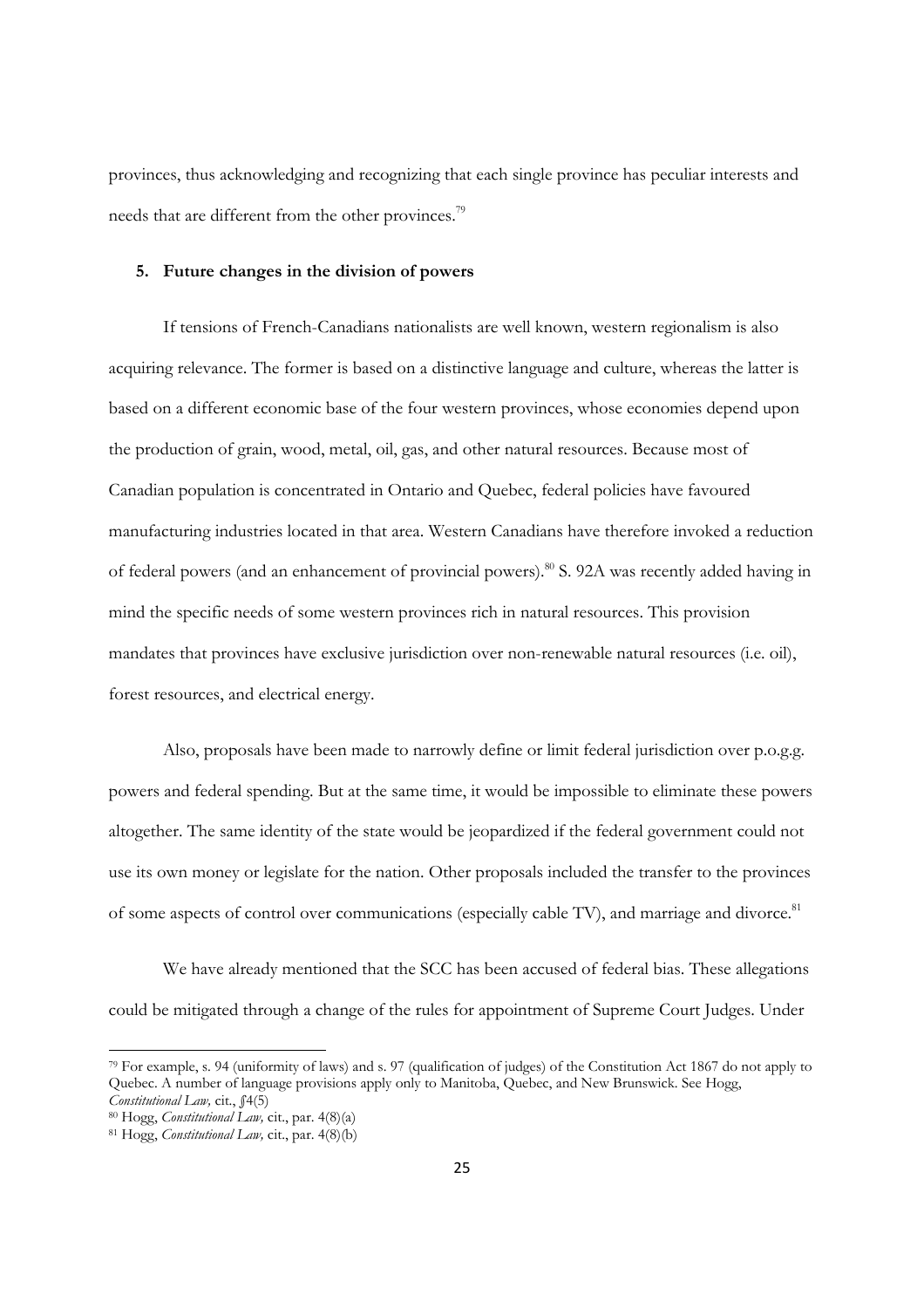the present rules, provinces have no role in the selection of justices (although a pattern of regional representation has been maintained in the geographical origin of Justices). However, because the SCC decides constitutional disputes between federal and provincial governments a greater involvement at provincial level would help.<sup>82</sup>

In any event, Canada is a diverse country. Provinces greatly vary in size, wealth, and aspirations, which makes them often disagree on which objectives to pursue on first place. And if larger and wealthier provinces tend to push back federal intervention made through the spending power, smaller provinces heavily rely on federal funds for their survival.<sup>83</sup>

# **6. Conclusions**

There is no absolute model of federation that can be applied universally. Federations have changed, and continue to change, with regards to the character and importance of economic and social diversities, their resources, etc...<sup>84</sup>

The *British North America Act* created a new Dominion under the name of Canada but did not create an independent state, and the federating provinces were all British colonies, although they enjoyed a certain measure of self-government in local affairs. The new federation however remained subordinate to the United Kingdom in international affairs and subject to imperial limitations in local affairs.<sup>85</sup> As a nation *in fieri*, it is understandable that the federal government reserved to itself broader powers, especially those having economic nature, considered of national interest. Coordination at central level was probably needed in order to build the country.

<sup>82</sup> Hogg, *Constitutional Law,* cit., § 8(4) 83 Hogg, *Constitutional Law,* cit.*,* par. 4(8)(b) 84 Watts, *Comparaison des regimes federaux,* cit., 1 85 Hogg, *Constitutional Law,* cit., § 3.1